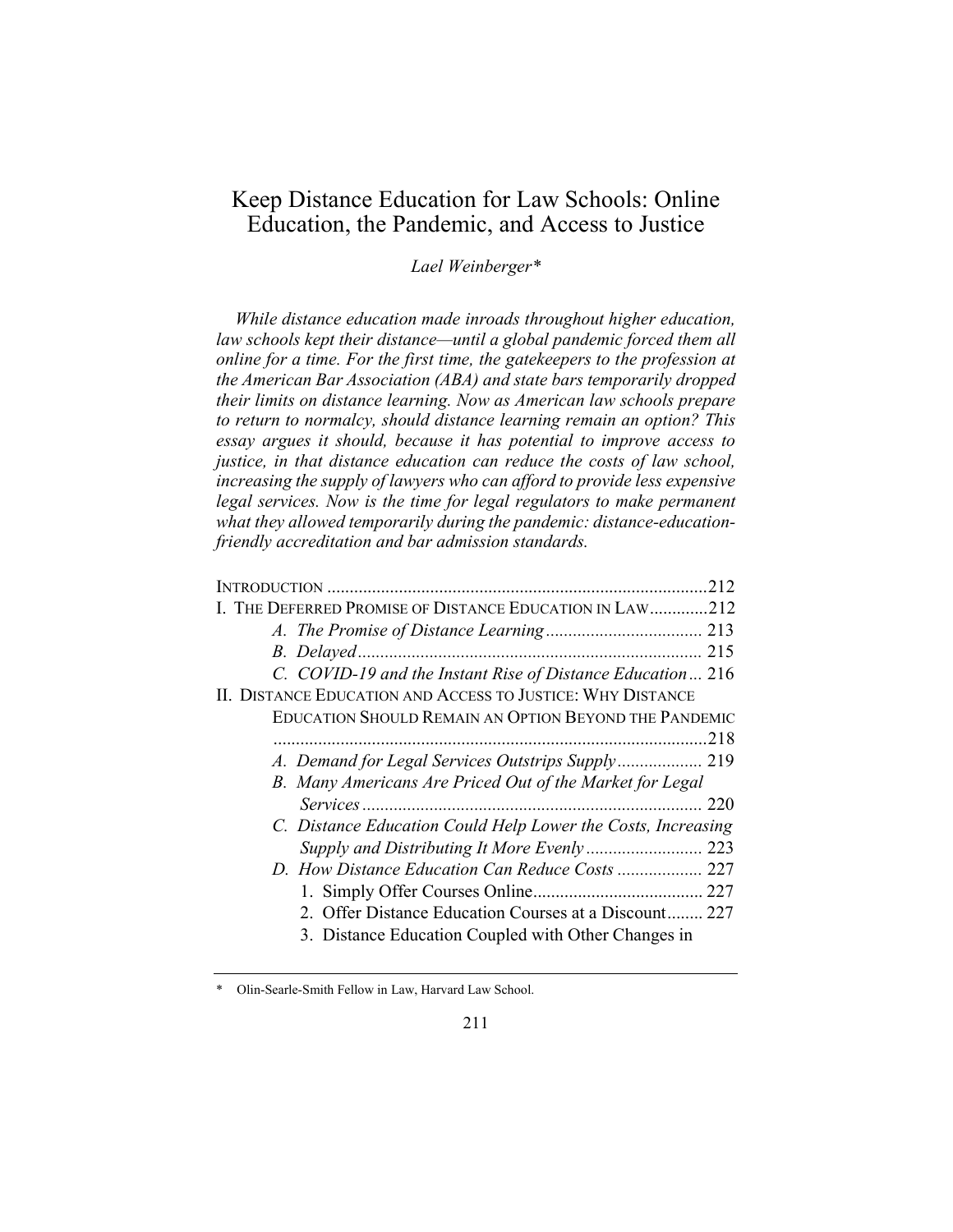| Regulations and Accreditation Standards 229            |  |
|--------------------------------------------------------|--|
| III. WHAT THE REGULATORS OF LEGAL EDUCATION CAN DO 229 |  |
|                                                        |  |
|                                                        |  |
|                                                        |  |

#### **INTRODUCTION**

Distance education for law schools has been waiting just offstage for thirty years now. In the 1990s, the internet facilitated a new era of distance education across much of higher education. Commentators began to predict that it was only a matter of time before it would make significant inroads in legal education. Years passed and it never happened. Then in one tumultuous month, all legal education went online. That, of course, was March 2020, when the global COVID-19 pandemic prompted worldwide shutdowns of business, travel, cultural activities, and schools.

A year later, the United States is transitioning back to business as usual. But what about law schools? This paper argues that distance learning ought to be here to stay—not as the default, to be sure, but as an option to a much greater extent than it was pre-pandemic. It is worth keeping distance learning because it provides flexibility from which innovative educators and students alike can benefit. That, in turn, has the potential to matter for access to justice. Distance education could lower some of the costs associated with legal education, facilitating the entry of individuals into the profession who might be interested in working in areas that are relatively less remunerative. End result: more people who need lawyers have a chance of finding lawyers they can afford. Distance education is no silver bullet for access to justice. But it could make a difference. Law schools should have the chance to explore this if they want to.

However, that distance education stays a live option is far from certain because regulators need to agree. The gatekeepers of the profession—the bar associations—have disfavored distance education. It's time now for a fresh look at the possibilities. It's time the gatekeepers take off the restraints that can no longer be justified as protecting the public.

#### I. THE DEFERRED PROMISE OF DISTANCE EDUCATION IN LAW

Distance education has been waiting in the wings, on the verge of transforming legal education, for a long time. But it has never made good on its promise—never, that is, until a global pandemic forced the entirety of higher education into crisis mode. This section sketches the recent history of American law schools' relationship to distance learning.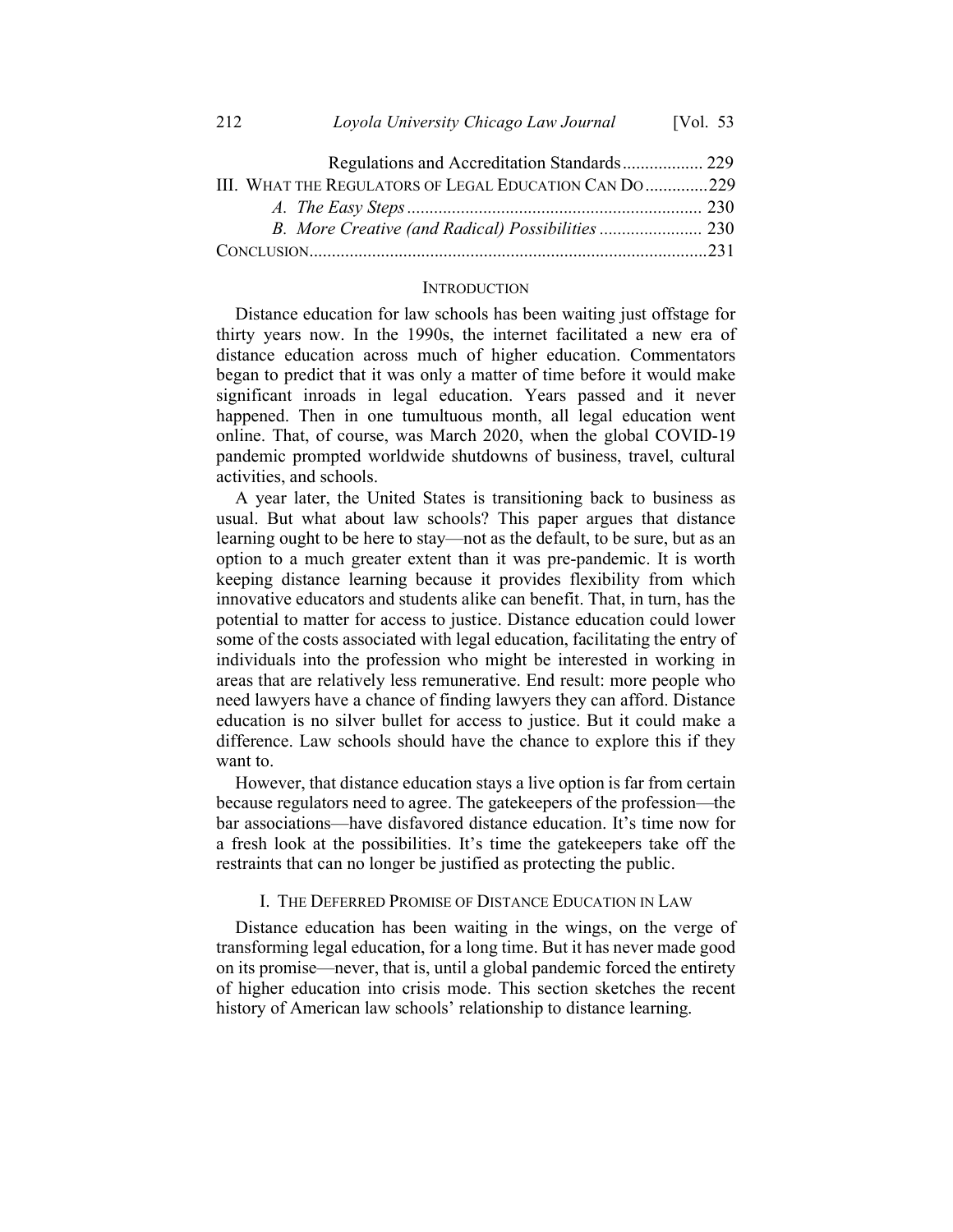## A. The Promise of Distance Learning

In the late 1990s, the internet began to transform distance education. Gone were the days of relying primarily on physical packets of mailed materials. The time lags dropped, and gradually the amount of synchronous distance education grew.

By the end of the 1990s, observers were saying that distance education had gone far toward shedding the bad reputation it had long held as second-rate. Technology in the hands of innovative educators had made it possible for students to get genuine engagement and real-time interaction without ever setting foot on campus.

Law schools, though, were the holdouts. In keeping with the oftrepeated truism that the legal profession clings to tradition and precedent and is resistant to change, law schools displayed no eagerness to join the latest fad in higher education technology. "The reluctance stem[med], at least in part, from concerns about maintaining rigorous standards, interschool cooperation, methods of payment, and so on."1 Tinkering around the edges of Socratic methodology was about the limit of educational innovation for law schools.

For the people in law schools paying attention to the distance education revolution, it seemed likely that distance education would sooner or later make inroads.2 It was just a matter of time before the slow-moving legal profession would follow the crowd. "Distance education is therefore clearly looming in the immediate future of the legal education establishment and has the potential to revolutionize legal education."3 A handful of "experimental" courses appeared in law school catalogs. By most accounts, they went well.4 It seemed that it would be just a matter of time before the law schools started to adopt some distance education components. But the revolution proved elusive.

A few schools started offering distance education courses, but the regulators did not make it easy. The ABA required in-class hours of study for accreditation. Distance education didn't count. In 2002, the ABA promulgated Standard 306 to specifically address distance education. Under that standard, no distance education could be taken in the first year

<sup>1.</sup> Arturo López Torrés & W. Clinton Sterling, Will Law Schools Go the Distance? An Annotated Bibliography on Distance Education in Law, 91 L. LIBR. J. 655, 656 (1999).

<sup>2.</sup> For an early example, see Ronald W. Staudt, Does the Grandmother Come with It?: Teaching and Practicing Law in the 21st Century, 44 CASE W. RSRV. L. REV. 499, 506 (1994) ( "New technology and communications will permit the class to continue beyond its time and place constraints.").

<sup>3.</sup> Torrés & Sterling, supra note 1, at 656.

<sup>4.</sup> See, e.g., Ronald J. Colombo, Teaching a Synchronous Online Business Organizations Course to J.D. Students: A Case Study, 48 HOFSTRA L. REV. 873, 882–83 (2020) (describing the general success of the first distance learning course offered at an American law school in 1996).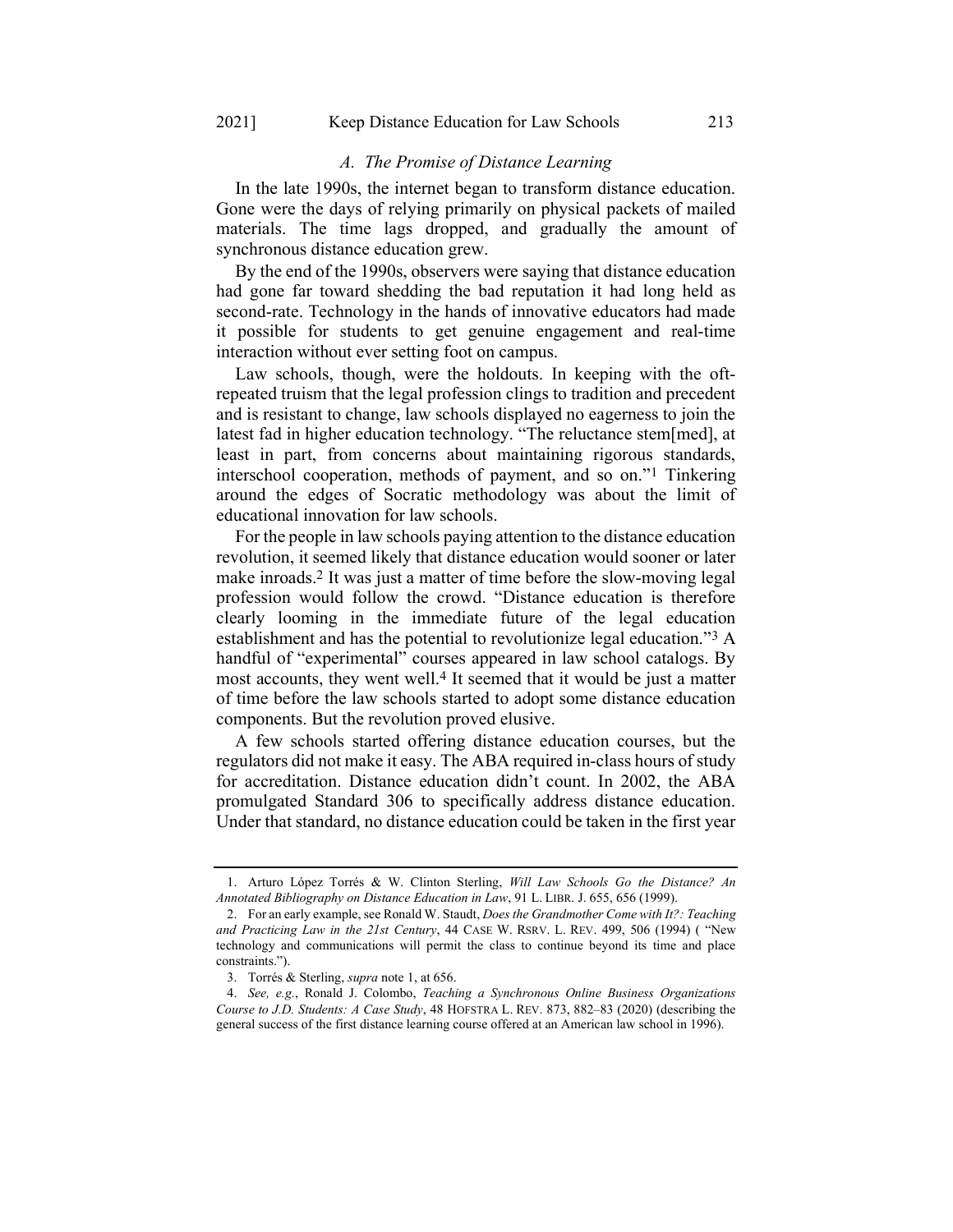of law school. (The standard would later be amended to allow up to ten credits in "the required 1L curriculum.")<sup>5</sup> After the first year, no more than four credit hours of distance education could be taken in any semester. Total distance education was capped at twelve total credits.

Some schools offered courses within these limits—an ABA curriculum study found that twenty percent of responding schools offered synchronous distance education, and ten percent offered asynchronous distance education.<sup>6</sup>

Meanwhile, in the 1990s, a handful of schools in California without ABA accreditation had begun offering primarily or exclusively distance education curriculum.7 But graduates of schools without ABA accreditation were not able to take the bar exam in most states.8 (California was the outlier in its willingness to allow graduates of unaccredited schools to take the exam.) I had my first legal education from an unaccredited California law school, from which I took classes while I was still an undergraduate.<sup>9</sup> That allowed me to take the California bar exam when I was twenty-two years old. But it was only later, after graduating from a traditional brick-and-mortar, ABAaccredited law school, that I would have the option of practicing law in

<sup>5</sup>. ABA Accreditor for Law Schools Recommends Expanding Distance Learning Opportunities, ABA (Feb. 12, 2018), https://www.americanbar.org/news/abanews/aba-news-archives/2018/02/aba\_accreditor\_forl/ [https://perma.cc/N97Q-K39E]; Nathan Allen, Future of the J.D.: More Online?, TIPPING THE SCALES (Feb. 13, 2018), https://tippingthescales.com/2018/02/increased-online-learning-way-j-d/ [https://perma.cc/9C5P-Q7K7] (citing Memorandum from Pamela Lysaght, Chair Standards Rev. Comm., to Dean Maureen O'Rourke, Chair, Council of the Section of Legal Educ. and Admissions to the Bar (Jan. 22, 2018) https://www.americanbar.org/content/dam/aba/administrative/legal\_education\_and\_admissions to the bar/council reports and resolutions/February2018CouncilOpenSessionMateri-

als/C1 src\_memo\_re\_standard\_306.pdf). 6. William R. Rakes, From the Chairperson: Distance Education, SYLLABUS, Winter 2007, at 2, 2.

<sup>7.</sup> E.g., Oak Brook College of Law (1994), Concord Law School (1998). For the current list of schools in California offering distance education curricula, see Unaccredited Law Schools in California, CAL. STATE BAR, http://www.calbar.ca.gov/Admissions/Law-School-Regulation/Law-Schools#unaccredited [https://perma.cc/4W6Y-ZNDB] (last visited June 29, 2021) and law schools in California accredited by the State Bar's Committee of Bar Examiners, Cal. State Bar, https://www.calbar.ca.gov/Admissions/Law-School-Regulation/Law-Schools#cals [https://perma.cc/W7ZA-LZZT] (last visited Oct. 12, 2021).

<sup>8.</sup> Gabriel Kuris, Pros, Cons of Attending an Unaccredited Law School, US NEWS & WORLD

REP. (Dec. 7, 2020), https://www.usnews.com/education/blogs/law-admissionslowdown/articles/pros-cons-of-attending-an-unaccredited-law-school [https://perma.cc/Y83M-B2BA] (discussing the pitfalls of attending an unaccredited law school where graduates cannot sit for the bar in most states or practice out of state).

<sup>9.</sup> One of the quirks of how the California bar regulates its unaccredited law schools is that it permits students to take law school classes before having completed an undergraduate degree, as long as the student has met the minimum number of college credit hours. See CAL. BUS. & PROF. CODE  $\S$  6060(c) (West 2021) (laying out the requirements for beginning the study of law in California).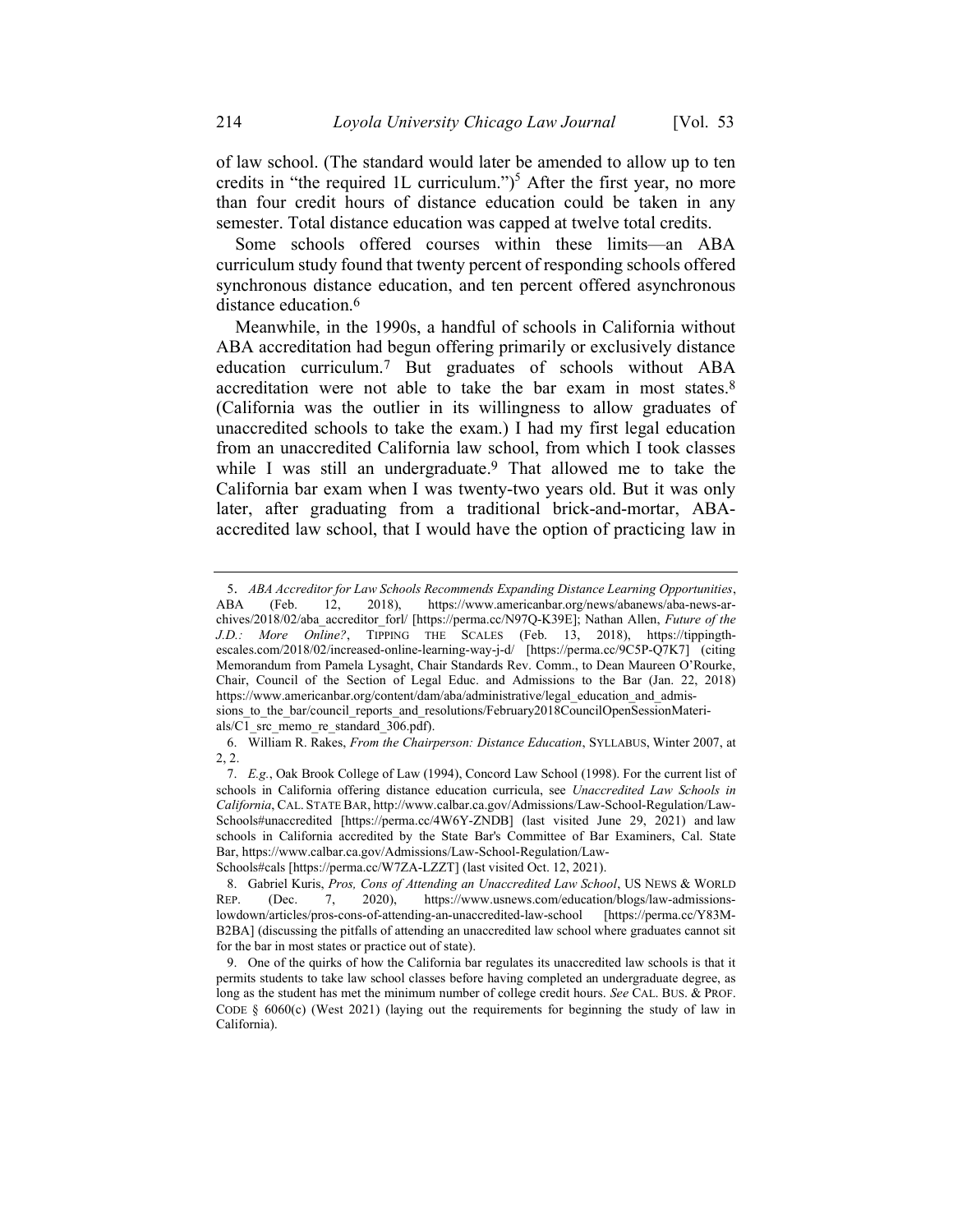my home state of Illinois.

For most ABA schools, the appeal of distance learning was quite limited, particularly when kept within the confines of Standard 306. By capping the amount of distance education available in any semester, students had little of the flexibility that drove the rise of distance education in many other fields. Gone was the possibility that someone could work on their degree while (for instance) living in a different physical location from their school.

#### B. Delayed

ABA Standard 306 ensured that the promise of distance education never proceeded further than the one-off course in the law school curriculum. Arguments in its favor would still appear from time to time. In 2007, the chair of the ABA's legal education section suggested the future of distance education was bright: "Is there any reason not to believe that distance education in law will grow and become more and more accepted as technology becomes better and more reasonable in cost?"10 He even suggested that the ABA would likely change its accreditation standards to "permit more and different types of distance learning."11 "We may see, over time, significant changes that would permit a law school to be accredited by the ABA that offers most of its courses by modes of distance education with only a portion of the offerings through traditional face-to-face instruction."12 After the implosion of the legal job market in the aftermath of the 2008–09 crash, some law professors argued that more distance education could be helpful.13

But the pace of change was still glacial. In 2014, Mitchell Hamline School of Law in St. Paul, Minnesota, applied for and received the first variance from the ABA's Standard 306.14 This allowed Mitchell Hamline to create a pioneering part-time J.D. program that fully blended in-person and online learning, with the ability to be enrolled exclusively online after

[https://perma.cc/LR9R-ZDCX] (describing the impact on legal education after the ABA gave the nonprofit school Mitchell Hamline permission to create a hybrid part-time J.D. program in late 2013).

<sup>10.</sup> Rakes, supra note 6, at 3.

<sup>11.</sup> Id.

<sup>12.</sup> Id.

<sup>13.</sup> See, e.g., Steven C. Bennett, Distance Learning in Law, 38 SETON HALL LEGIS. J. 1, 4–6 (2014) (explaining how online legal education could be especially useful in the wake of an economic recession).

<sup>14.</sup> Christopher P. Chapman, The Audacity to Innovate: Pioneering an Online J.D. Program, INSIDE HIGHER ED (June 13, 2018), https://www.insidehighered.com/digitallearning/views/2018/06/13/importance-online-innovation-legal-education-opinion

<sup>[</sup>https://perma.cc/647N-NL8P]; Doug Lederman, The Uncertain Landscape for Online Legal Education, INSIDE HIGHER ED (Jan. 24, 2018), https://www.insidehighered.com/digitallearning/article/2018/01/24/recent-developments-legal-education-show-both-movement-and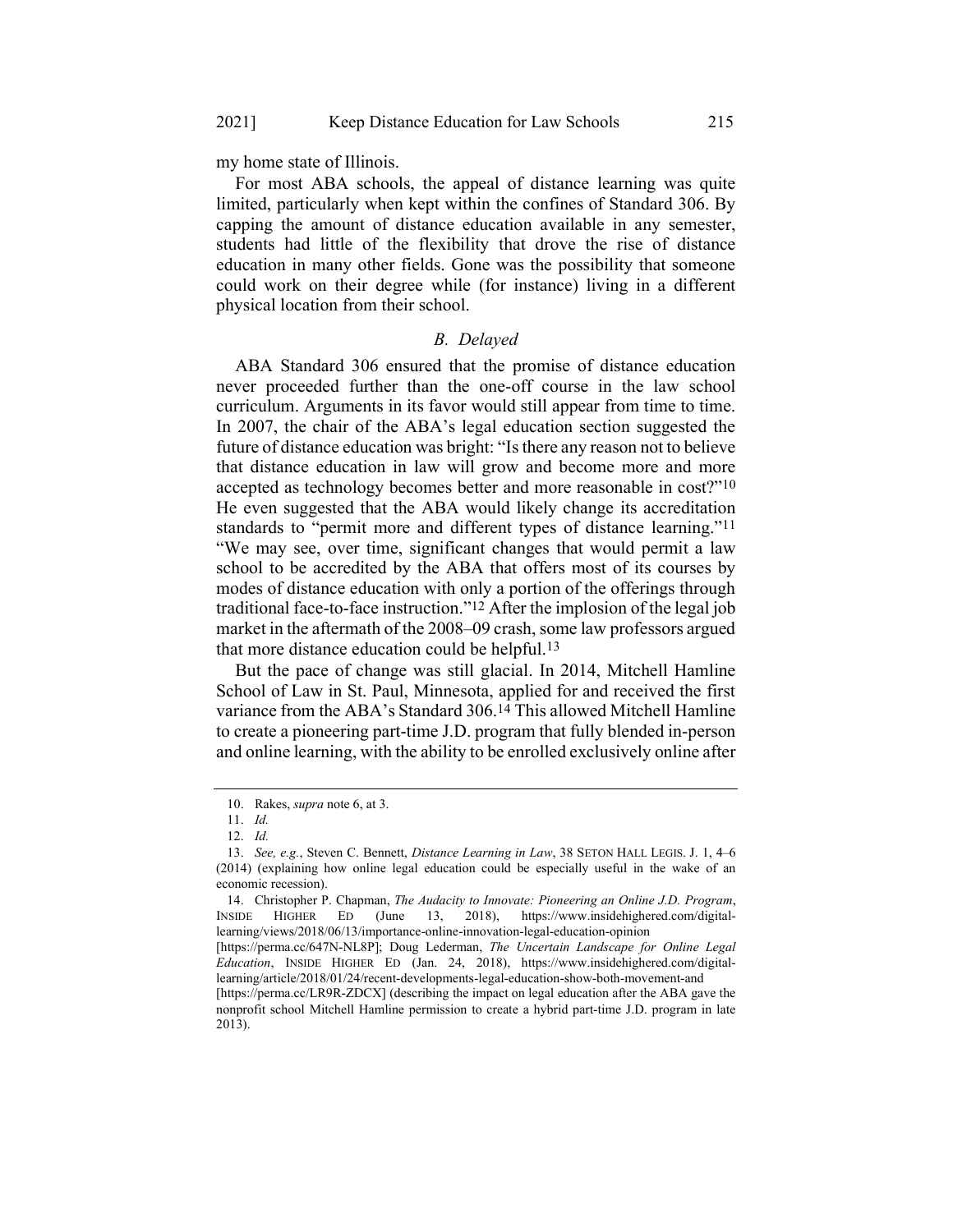the first four semesters of the program.15 (The cost remained the same as the part-time, fully on-campus program.)16 The program was well received. "AccessLex Institute funded an interim evaluation of that program, and results demonstrated that students in the hybrid program were achieving learning outcomes comparable to residential students."<sup>17</sup> From 2017 to 2018, the ABA approved variances for three more schools: Southwestern, Syracuse, and Dayton.18

In 2018, the ABA loosened its rules on online legal education: "Law programs can now deliver 30 credit hours of a 90-credit program online, up from the previous maximum of 15."19 One ABA committee member commented that thirty credit hours is "a good number, partly because a lot of people argue that a third of law school education is a waste anyway"20—a rather tepid endorsement of distance education!

It was modest progress, but progress to be sure. With a little creativity, a school had the space to design some fairly flexible forms of hybrid learning21—not that anything really took off before the world of legal education was rocked by a pandemic.

## C. COVID-19 and the Instant Rise of Distance Education

We all know what happened next: in the spring of 2020, a global pandemic led to shutdowns of just about everything, law schools included. Instantly, law schools everywhere switched to distance education.22 School year 2020 finished online. Over the summer,

19. Mark Lieberman, States Limit Spread of Online Legal Education, INSIDE HIGHER ED (Jan. 23, 2019), https://www.insidehighered.com/digital-learning/article/2019/01/23/new-yorkmaintains-restrictions-around-online-programs-amid [https://perma.cc/KS84-9DSD].

20. Stephanie Francis Ward, Distance Learning Standards Under Consideration by ABA Legal Ed Section, ABA J. (July 17, 2017, 7:00 AM), https://www.abajournal.com/news/article/distance\_learning\_standards\_under\_consideration\_by\_l egal\_ed [https://perma.cc/2VBH-WG6B].

21. See, e.g., Jack Graves, Standard 306 and Hybrid Legal Education Without Variances, UNIV. DENV. STURM COLL. LAW, https://www.law.du.edu/documents/conferences/online/Standard-306 and-Hybrid-Legal-Education-Without-Variances.pdf [https://perma.cc/VG7T-JN8H] (presenting options for distance education available without an ABA Standard 306 variance).

22. See, e.g., Matthew Krumholtz, Law Schools Scramble to Educate Students in Fallout from Virus That Sent Students Home, NYSBA (Mar. 24, 2020), https://nysba.org/law-schools-scrambleto-educate-students-in-fallout-from-virus-that-sent-students-home/ [https://perma.cc/3YNB-

<sup>15.</sup> J.D. Enrollment Options, MITCHELL HAMLINE SCH. OF L. https://mitchellhamline.edu/academics/j-d-enrollment-options/ [https://perma.cc/9VKW-PYDJ] (last visited May 17, 2021).

<sup>16.</sup> Id.

<sup>17.</sup> Chapman, supra note 14.

<sup>18.</sup> Applications for Variances, ABA, https://www.americanbar.org/groups/legal\_education/ public-notice/applications-for-variances/ [https://perma.cc/G6Z6-TPSD] (last visited June 15, 2021). Southwestern's variance was granted in November 2017, followed by Syracuse and Dayton in 2018. Id. The University of New Hampshire School of Law received a variance in 2019. Id.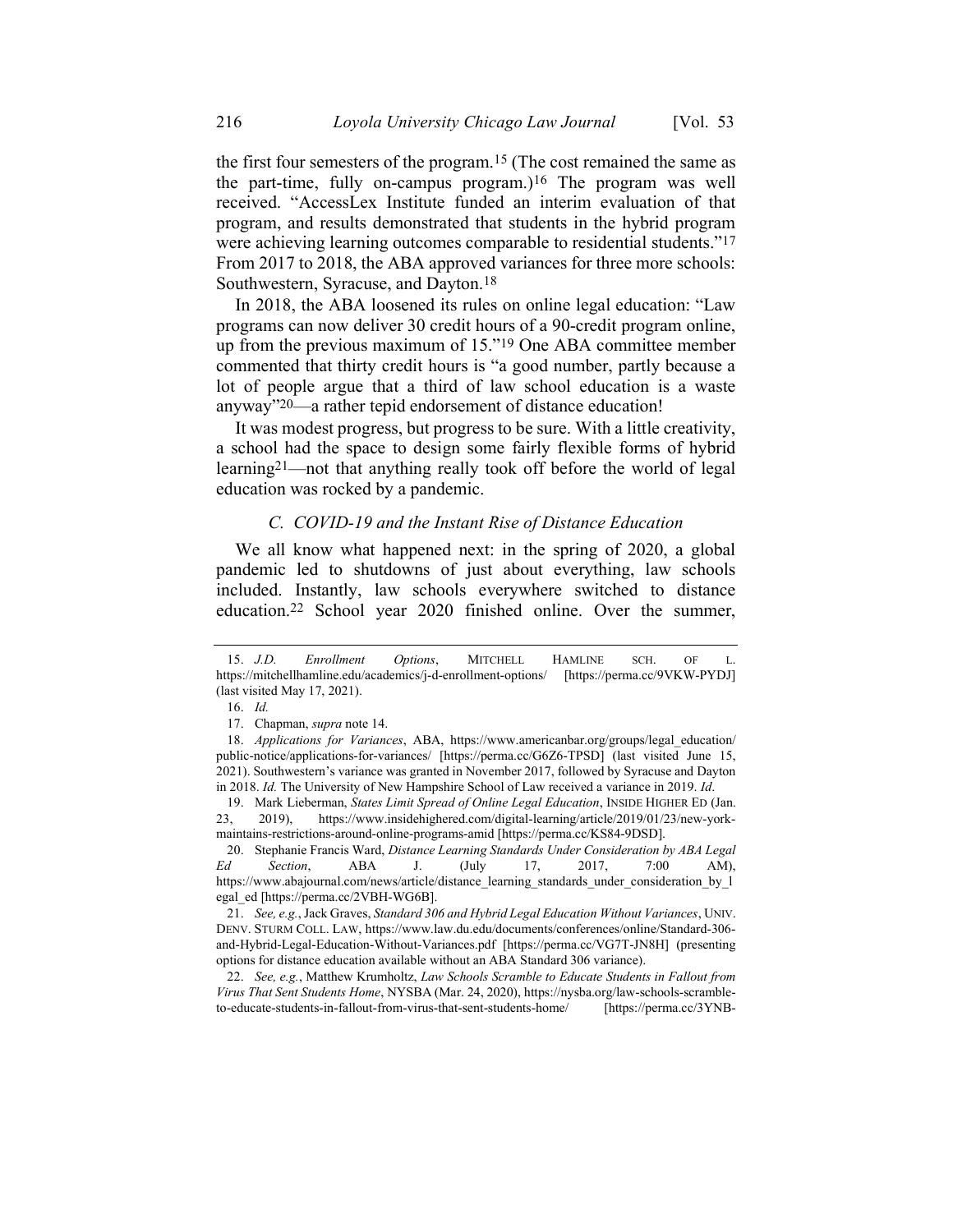educators agonized over the fall: should schools stay online? Reopen in person? Switch to some version of hybrid learning?

In July 2020, the ABA granted 199 law school requests for variance from Standard 306.23 Across the country, law schools sought—needed the flexibility of staying entirely online, of offering hybrid courses (as did the majority of schools), or of reopening in-person but having to deal with the occasional, temporary switch to online in response to COVID-19 outbreaks on campus.24 In August, the ABA decided that the variance process was pointless and repealed Standard 306.

It's not that the field is entirely unregulated now. Standard 311(e) provides, "A law school may grant up to 10 credit hours required for the J.D. degree for distance education courses during the first one-third of a student's program of legal education." Interpretation 311-1 in the Standards says that the sixty-four credit hours of "regularly scheduled classroom sessions or direct faculty instruction" can include "[c]redit hours earned through distance education."

The New York Bar has long had its own regulation on distance education, keeping in effect pre-2018 ABA rules: no distance education in the first year and capping total distance education at fifteen credits (out of ninety).25

But on the whole, law schools are now afloat in a sea of uncertainty. As society reopens and life goes back to normal (or something like it), does distance education have a future? Was the pandemic-induced turn to distance education a digression, or does it represent an enduring option in legal education, maybe even a change of course?

The pandemic made distance education unavoidable. It put its limitations on display for everyone to see. But it also demonstrated its potential. All American law students learned via distance education for several months at the least. Some learned via distance education for more than a full academic year. They did so amidst the stressful conditions of a global pandemic, economic disruption, political crises, and more. The faculty made the transition to distance education without any time to prepare for the change (in the spring of 2020 in any case). No one would claim that the conditions were anywhere near optimal. But neither does

K8K5] (discussing how law schools shifted to remote learning when the COVID-19 pandemic led to shutdowns in March 2020).

<sup>23.</sup> See, e.g., Applications for Variances, supra note 18 (listing the past variances granted by the ABA by year).

<sup>24.</sup> Cf. Council Moves to Expand Flexibility for Fall Academic Year, ABA (June 1, 2020), https://www.americanbar.org/news/abanews/aba-news-archives/2020/06/council-moves-to-

expand-flexibility/ [https://perma.cc/ZZ5P-BEHB] (discussing a proposed rule change to allow law schools increased flexibility in deciding how to offer legal education during the fall 2020 semester). 25. N.Y. COMP. CODES R. & REGS. tit. 22, § 520.3(c)(6) (2021).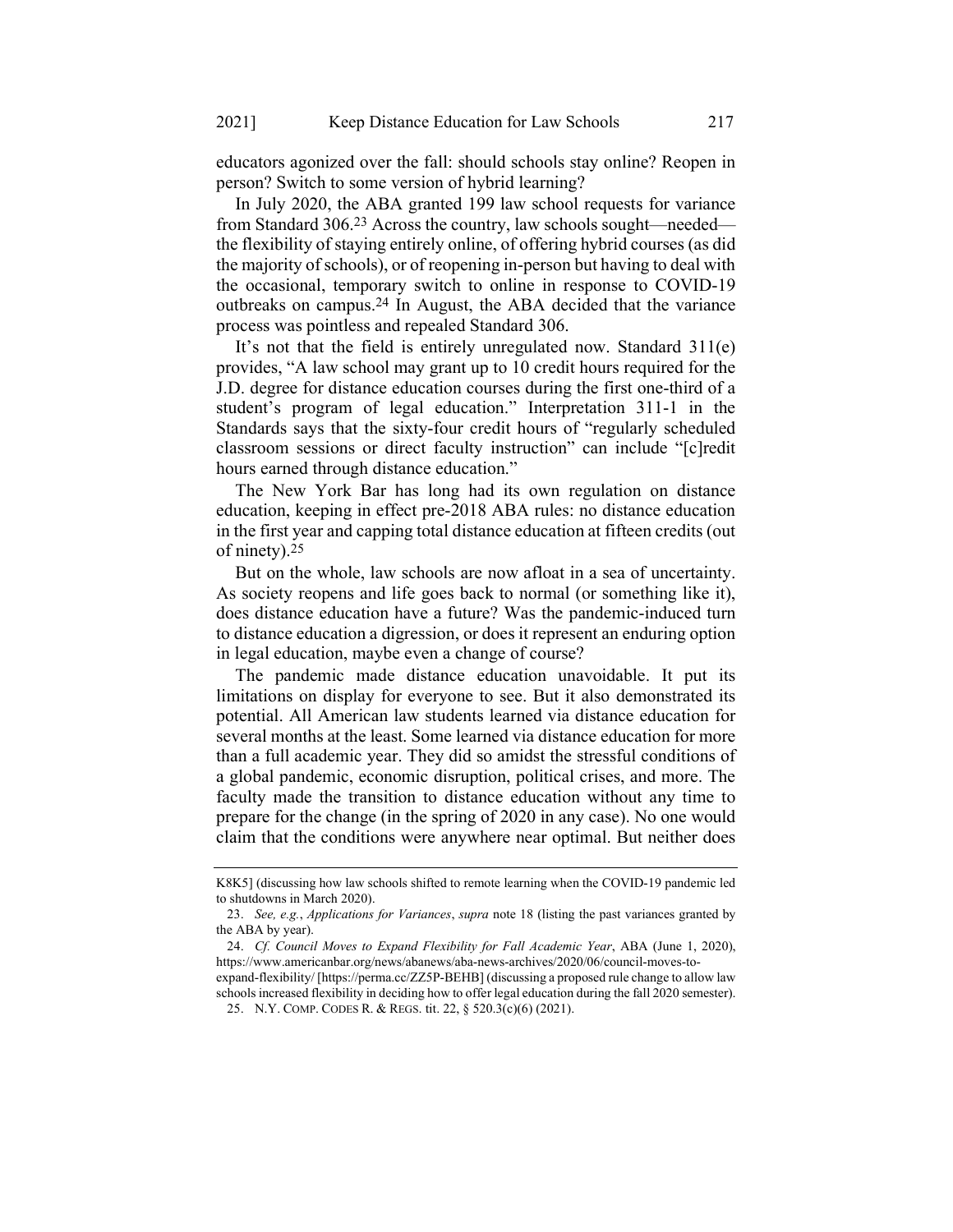anyone (to my knowledge) suggest that the education these law students received fell below the minimum standards required for their legal education. (If they do, then a lot of law students will be entitled to some hefty refunds.) To the contrary—the law students in school between spring of 2020 and spring of 2021 overcame some very challenging circumstances. They learned what they needed to learn via distance education.

In short, American law schools have proven that distance education can meet (at least) the minimum standards for legal education.

## II. DISTANCE EDUCATION AND ACCESS TO JUSTICE: WHY DISTANCE EDUCATION SHOULD REMAIN AN OPTION BEYOND THE PANDEMIC

Now that distance education has made its appearance in legal education, it's worth revisiting the reasons for allowing law schools to offer distance education. I'll assume that in-person instruction is the best form of education, all other things being equal. But the argument here is that, even with that assumption, distance education deserves to be on the table. Because all other things are not equal. In fact, there is a serious access to justice problem in this country. While the details of the problem are endlessly debated, the broad contours are well known to legal scholars and attorneys. My claim here is that distance education—if given the chance—could play a role in alleviating some of the access-to-justice problems. To be clear, I'm not claiming it's a cure. My claim is a modest one: that distance education can help. I separate the arguments as to how distance education helps into three points. For each, the logic is simple.

First, demand outstrips supply of legal services in America today. Lots of Americans have legal needs. But a great many of them can't afford legal services. Lowering the cost of legal education could increase the supply of lawyers and help meet the demand.

Second, legal services are expensive not just because the supply of lawyers is low, but because the cost of legal education makes it impossible to make a profit offering legal services unless the cost is relatively high. If the product is legal service, the cost of production includes legal education. Distance education could reduce the cost of providing legal services by lowering the cost of production.

Third, even assuming a constant supply of legal education, cost reduction could help facilitate choices by lawyers to devote their practices to lower-paying, underserved clientele. Empirical data suggests that the cost of legal education has tended to encourage law school graduates to pursue highly paid jobs and to discourage them from pursuing less-wellremunerated jobs serving lower-income clientele. Exactly how significant a role the cost of law school plays in all of this is the subject of considerable debate in the empirical literature. But it is hard to doubt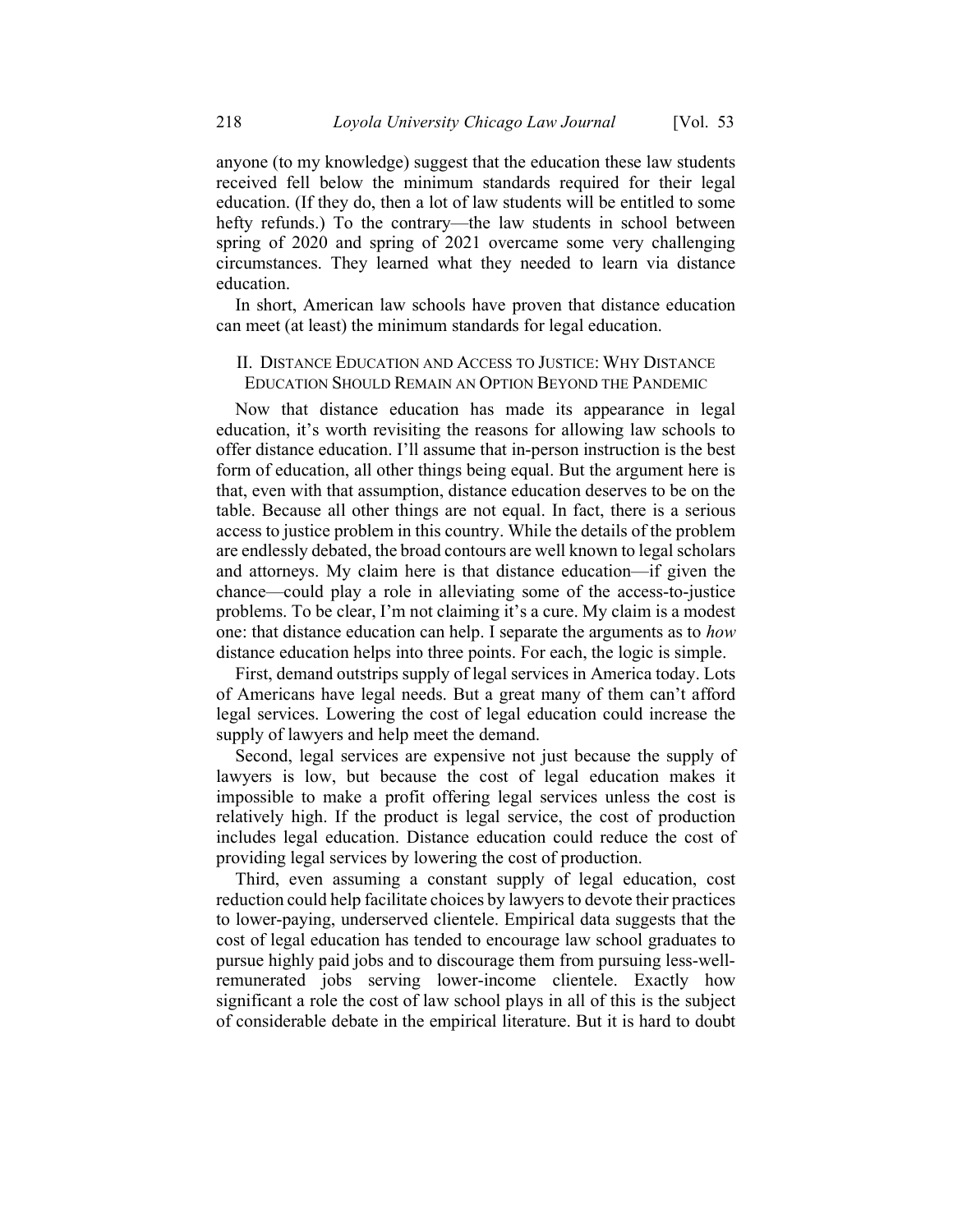that the cost of law school affects decision-making at some level.

#### A. Demand for Legal Services Outstrips Supply

The most familiar point here is that the demand for legal services considerably outstrips the supply.26 There's good reason to think that most Americans can't get legal counsel or representation as often as they'd benefit from having it. American society has a lot of law, with ramifications all over society.27

We expect large corporations to seek legal counsel about all sorts of transactions. But regular Americans don't and can't. To some extent it's a matter of scale; it's not cost-justified to seek legal counsel every time I spend \$200 to rent a U-Haul truck for a local move, or even spend \$20,000 to buy a car. The calculation is different for a large corporation that wants a lawyer to negotiate or review the terms when it's going to spend millions of dollars to rent or buy a fleet of vehicles for delivery operations.28 But it's also the case that regular people regularly encounter transactions where the legal implications for their lives, and those of their families, can be significant: buying a house, divorcing, allocating child custody, and estate planning, not to mention criminal law issues where defendants are formally guaranteed counsel but, in practice, often have to rely on woefully overburdened public defenders. It would be ideal to be able to consult a lawyer at multiple stages. But for many people, that's not possible. The lawyer only comes in after things are already in a mess, after long waits and much anxiety. For instance, legal aid services often have lengthy backlogs, so that it can take as long as two years for a client to get to talk with a lawyer about a divorce.29

Meanwhile, the trend is toward greater regulation from government at all levels. America is a legalistic society, and it is only becoming more so. "As law becomes increasingly crucial and complex, access to legal

<sup>26.</sup> See, e.g., ABA COMM'N ON THE FUTURE OF LEGAL SERVS., REPORT ON THE FUTURE OF LEGAL SERVICES IN THE UNITED STATES 11 (2016), https://www.americanbar.org/content/dam/aba/images/abanews/2016FLSReport\_FNL\_WEB.pdf [https://perma.cc/BVN2-YZL5] (discussing efforts to provide greater legal services to individuals who need it most but cannot afford them).

<sup>27.</sup> See Rebecca L. Sandefur, What We Know and Need to Know About the Legal Needs of the Public, 67 S.C. L. REV. 443, 446 (2016) (discussing how the law governs our professional and personal relationships, leading to many civil suits).

<sup>28.</sup> Doubtless, Amazon had lawyers help negotiate deals or review contracts when it went on its delivery-van-buying binge. See generally, Sebastian Blanco, Amazon Buying So Many Commercial Vans, It's a Boom for Mercedes, FCA, and Ford, CAR AND DRIVER (Dec. 20, 2019), https://www.caranddriver.com/news/a30295937/amazon-commercial-vans-ford-mercedes-fca/

<sup>[</sup>https://perma.cc/S2BU-E6GD] (discussing Amazon's recent decision to purchase 100,000 new electric delivery vehicles).

<sup>29.</sup> See DEBORAH L. RHODE, ACCESS TO JUSTICE 13 (2004) (discussing the lack of legal aid resources available).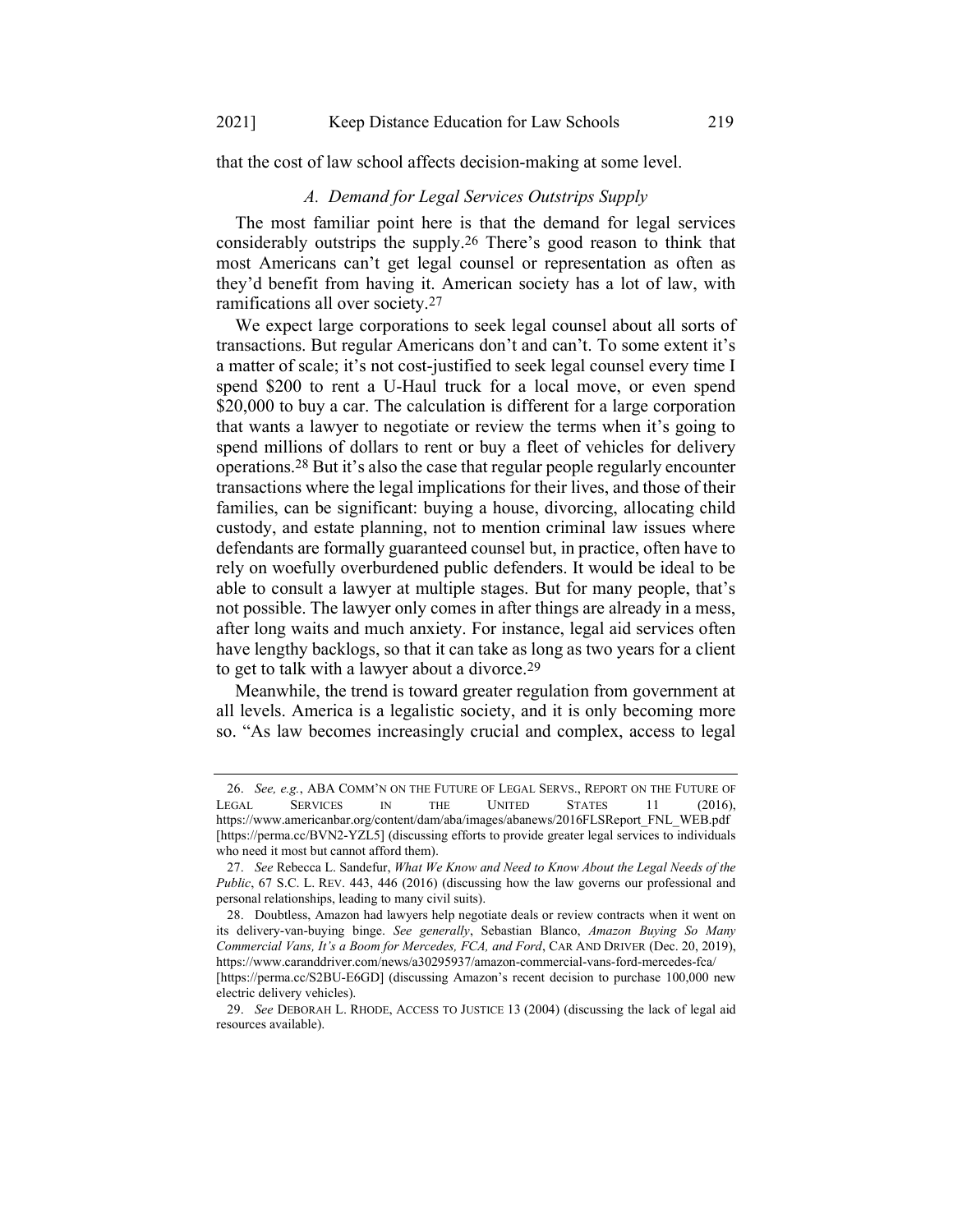services also becomes increasingly critical."30

It's not a problem that can be solved by increasing the budgets of some legal aid organizations. "The problem we face in the American legal system is not a problem of how to increase pro bono or legal aid (although we should do that too), which are ultimately mere drops in the bucket on the order of a few percentage points of total legal effort and resources."31 The problem goes to a more fundamental level; the supply of lawyers who work with individuals generally just isn't enough.

#### B. Many Americans Are Priced Out of the Market for Legal Services

Lower-income Americans are most likely to have trouble accessing legal services, for the obvious reason that they can't afford to pay for it. On the whole, the American legal profession auctions its talent to the highest bidder. That means large corporations have lots of legal counsel (and by many—admittedly controversial—metrics, high quality counsel at that). The challenge of finding affordable counsel gets harder as one goes down the income distribution. Yet there are challenges to finding good legal counsel long before one gets to the poverty line. As one report explained: "[L]ack of basic civil legal assistance is not limited to the poor. Numerous studies show that the majority of moderate-income individuals do not receive the legal help they need."32 One study suggested that 100 million Americans have civil access-to-justice issues.<sup>33</sup>

The details of how to assess and precisely quantify the need is one of the longstanding debates in the literature on the legal profession.34 But it isn't hard to understand the conundrum. Legal services cost money, and there are plenty of people who are hesitant to pay for advice on confronting contingencies that may never arise.

Part of the reason for the uneven distribution of the supply is simply that law school graduates—like many others—want to maximize their earnings. Perhaps more troubling, though, is that some law school graduates feel they cannot afford to do less remunerative work that they

<sup>30.</sup> Id. at 8.

<sup>31.</sup> Gillian K. Hadfield, Higher Demand, Lower Supply? A Comparative Assessment of the Legal Resource Landscape for Ordinary Americans, 37 FORDHAM URB. L.J. 129, 156 (2010).

<sup>32.</sup> ABA COMM'N ON THE FUTURE OF LEGAL SERVS., supra note 26, at 12.

<sup>33.</sup> See Sandefur, supra note 27, at 445–46 (discussing a 2013 study from a mid-sized city in the Midwest in which two-thirds of adults experienced some form of a civil justice situation, many of which the ABA describes as "basic human needs").

<sup>34.</sup> On the state of the literature, see, e.g., Rebecca L. Sandefur, Access to Civil Justice and Race, Class, and Gender Inequality, 34 ANN. REV. SOCIOLOGY 339, 340 (2008), reviewing the sociological study of access to civil justice, empirical studies focused on the experiences individuals have with civil justice events, organizations, and institutions. See also Catherine R. Albiston & Rebecca L. Sandefur, Expanding the Empirical Study of Access to Justice, 2013 WIS. L. REV. 101, 102 (calling for a new expansive research agenda building on prior decades of sociolegal research to expand access to justice).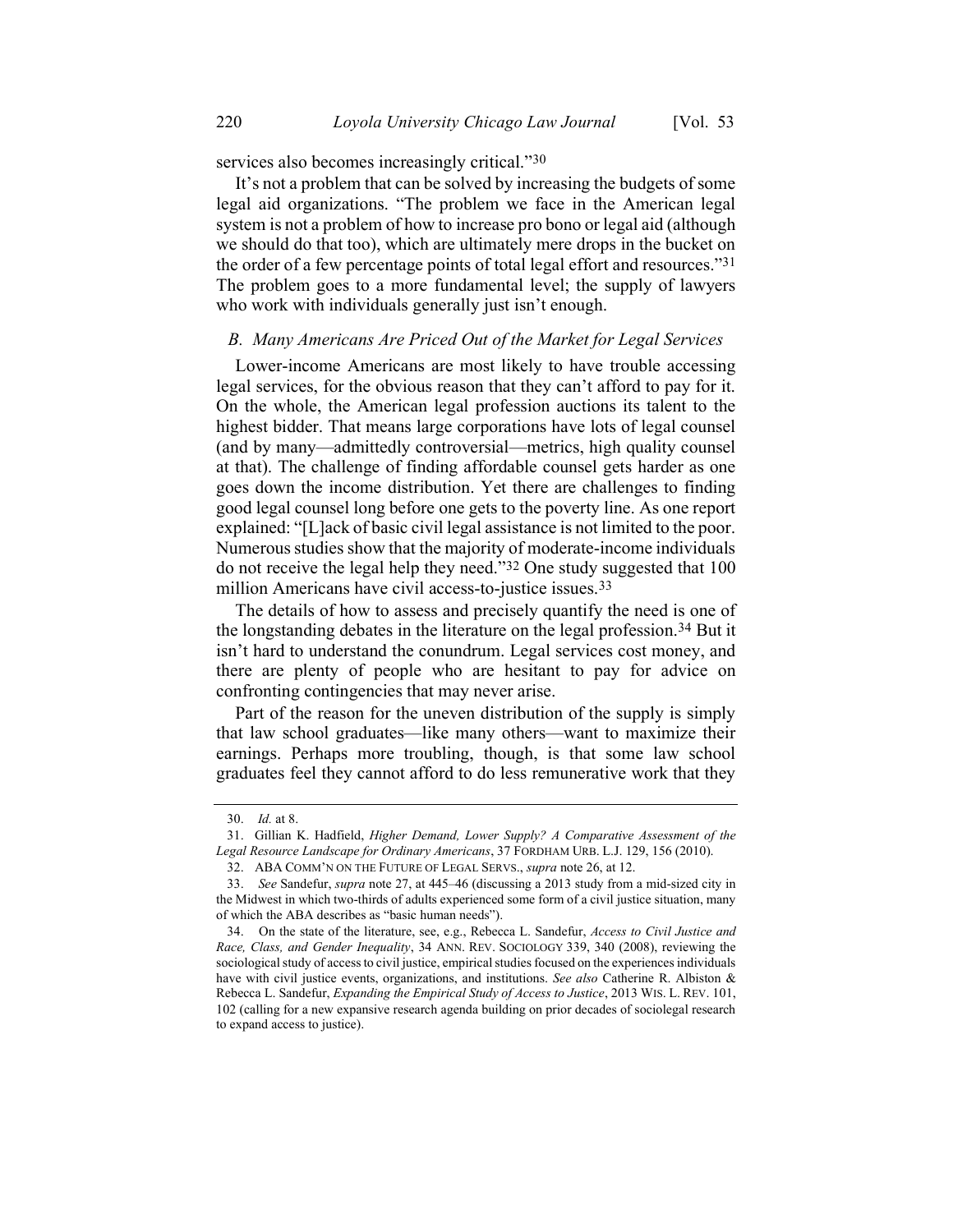might have found more fulfilling.

Law school debt is the particular problem that I want to focus on here. The cost of law school has been rising dramatically for years.35 Debt has long been a major concern. A number of early studies found it to be a primary concern, a finding that was then critiqued as reductionist (debt is not the sole or necessarily the primary determinant over other issues in shaping career decisions).<sup>36</sup> But debt doesn't need to be the sole or even the predominant factor for my point to still hold: high debt burdens make it more likely that law school graduates gravitate toward the highestpaying jobs. Meanwhile, the salary disparity between the best private practice jobs and public interest employment has grown ever wider for years. In a survey of judges, a large fraction of the judges recommended reducing salary differentials across the profession.37

A significant part of the supply component is that someone who has taken on six figures of debt to earn a law degree does not want to take a job that pays (often) less than a six-figure annual salary. A recent study found that a majority (fifty-six percent) of law graduates had more than \$100,000 of debt.<sup>38</sup>

Empirical data suggests that debt aversion plays a role in shaping law students' job selection. According to a 2002 study, "[E]ducational debt prevents many graduates from choosing careers in which they are interested but that provide lower salaries—results that have a broad impact beyond individual student career tracks or new recruiting trends."39 Interestingly, one study suggests that debt plays an outsized

<sup>35.</sup> See Michael A. Olivas, Paying for a Law Degree: Trends in Student Borrowing and the Ability to Repay Debt, 49 J. LEGAL EDUC. 333, 333 (1999) (noting that law school tuition increased by a factor of seven between 1975 and 1997).

<sup>36.</sup> See Lewis A. Kornhauser & Richard L. Revesz, Legal Education and Entry into the Legal Profession: The Role of Race, Gender, and Educational Debt, 70 N.Y.U. L. REV. 829, 830, 891 (1995) (arguing for the importance of "such other factors as income in different sectors of the legal profession, race, performance in law school, and career plans prior to and during law school" as eclipsing the significance of law school debt affecting job choice).

<sup>37.</sup> Richard A. Posner & Albert H. Yoon, What Judges Think of the Quality of Legal Representation, 63 STAN. L. REV. 317, 347 (2011).

<sup>38.</sup> SANDY BAUM & PATRICIA STEELE, GRADUATE AND PROFESSIONAL SCHOOL DEBT: HOW MUCH STUDENTS BORROW 7–8 (AccessLex Inst. & Urban Inst. 2018), http://www.urban.org/sites/default/files/publication/95626/graduate-and-professional-schooldebt.pdf [https://perma.cc/95P4-EBUJ]; see also id. at 12 (citing AARON TAYLOR ET AL., DIVERSITY WITHIN DIVERSITY: THE VARIED EXPERIENCES OF ASIAN AND ASIAN AMERICAN LAW STUDENTS 11 (2017), http://lssse.indiana.edu/wp-content/uploads/2015/12/Diversity-within-

Diversity.pdf (showing how debt burdens vary amongst subgroups within different racial affiliations)).

<sup>39.</sup> EQUAL JUST. WORKS, NALP, & P'SHIP FOR PUB. SERV., FROM PAPER CHASE TO MONEY<br>HASE: LAW SCHOOL DEBT DIVERTS ROAD TO PUBLIC SERVICE 9 (2002). CHASE: LAW SCHOOL DEBT DIVERTS ROAD TO PUBLIC SERVICE https://ourpublicservice.org/wp-content/uploads/2002/11/d78f7d25982f43c5eeb5a0c8befa107b-1414079178.pdf [https://perma.cc/4LC4-B9B7].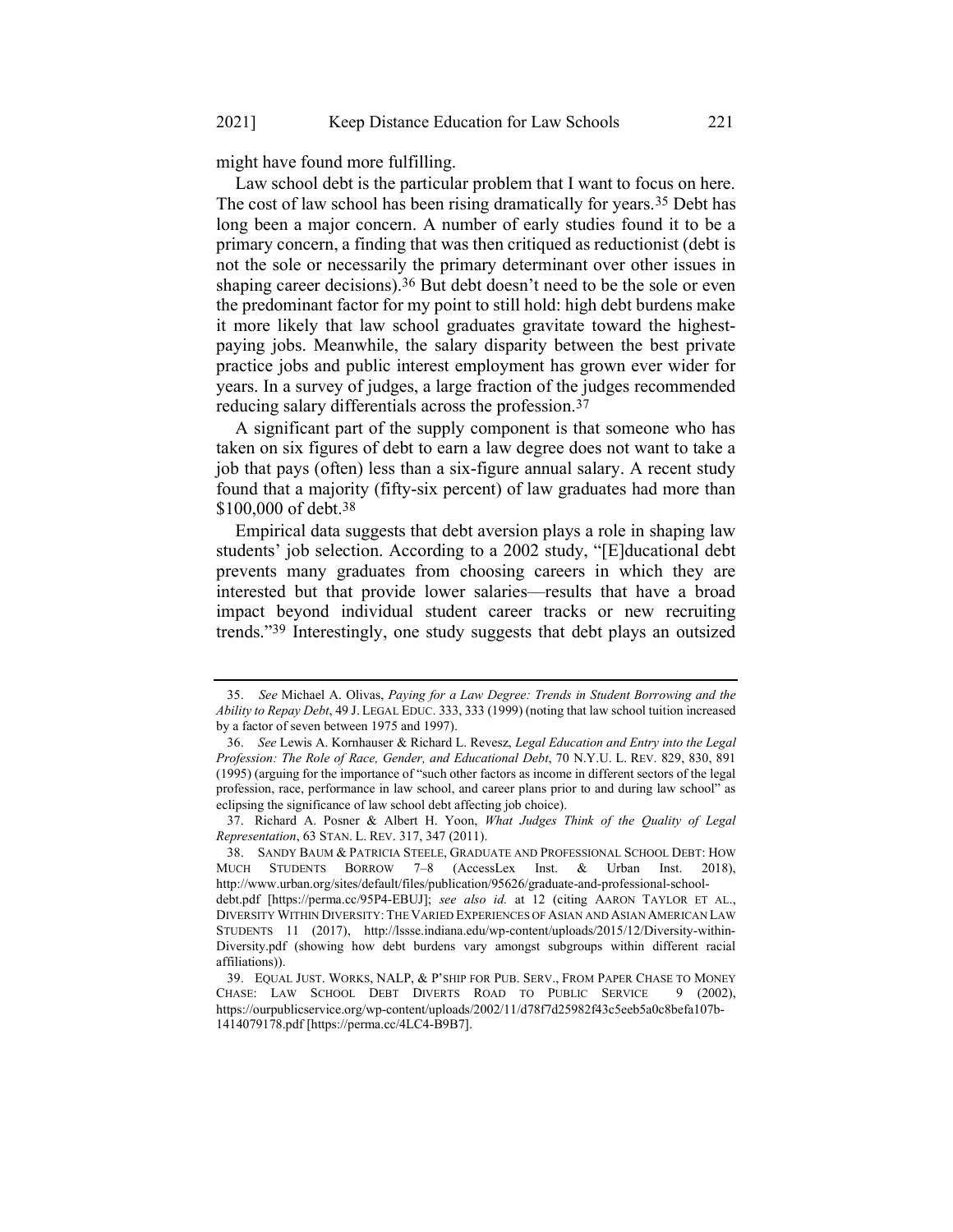role in shaping career choices, beyond what is economically rational. This study found that law students were more likely to make choices favoring public interest careers when they had scholarships that covered tuition than when they had loans that would be forgiven in exchange for terms of public interest work.40 The difference may not be economically rational—scholarship and forgiveness both come out at the same place but it suggests the impact that debt aversion has on career choices.

Some have argued that the concern about the cost of legal education is misguided when analyzing access-to-justice issues. According to this line of argument, the problem is not so much that people are deterred from going into public interest law as that there aren't enough public interest or public service positions to meet the needs. As it is, getting a full-time position in public interest law is quite competitive despite the relatively low pay.41

Where the sole concern is increasing the supply of public interest and public aid lawyers, this critique is a powerful one. But that is not the main concern of my argument. Public interest and public aid lawyering is just a starting point—providing a service for people with the least resources, but far from enough to really meet the broad access-to-justice needs.42 To provide meaningful access to justice, one also needs lawyers in regular private practice who are willing and able to practice in areas that might not be the most lucrative. Imagine two hypothetical lawyers:

Michael has a background in counseling and would be happy to work in family law, which he would find very fulfilling. But given the choice between personally fulfilling family law and a practice serving small businesses, his financial risk aversion might push him toward the less rewarding, but more secure, practice serving businesses.

Elizabeth has a background in accounting and is interested in a practice involving financial planning and tax. She has a choice between joining a practice that serves modest-sized businesses or a practice serving clients with elder law issues, including wills and estate planning. The business clients pay a bit better, but she finds the interpersonal interaction with

<sup>40.</sup> See Erica Field, Educational Debt Burden and Career Choice: Evidence from a Financial Aid Experiment at NYU Law School, 1 AM. ECON. J.: APPLIED ECON. 1, 2 (2009) (describing two financial aid packages given to students in the study and how the packages affected their career choices).

<sup>41.</sup> See Christa McGill, Educational Debt and Law Student Failure to Enter Public Service Careers: Bringing Empirical Data to Bear, 31 LAW & SOC. INQUIRY 677, 677, 704 (2006) (concluding that educational debt is not the primary limiting factor preventing law students from obtaining public interest jobs).

<sup>42.</sup> See Hadfield, supra note 31, at 156 (arguing for structural reform in order to address the problem of access to justice); see also Fern A. Fisher, Why Judges Support Civil Legal Aid, DÆDALUS, Winter 2019, at 171, 172 (discussing how many courts are trying to simplify legal forms and processes for individuals without a lawyer).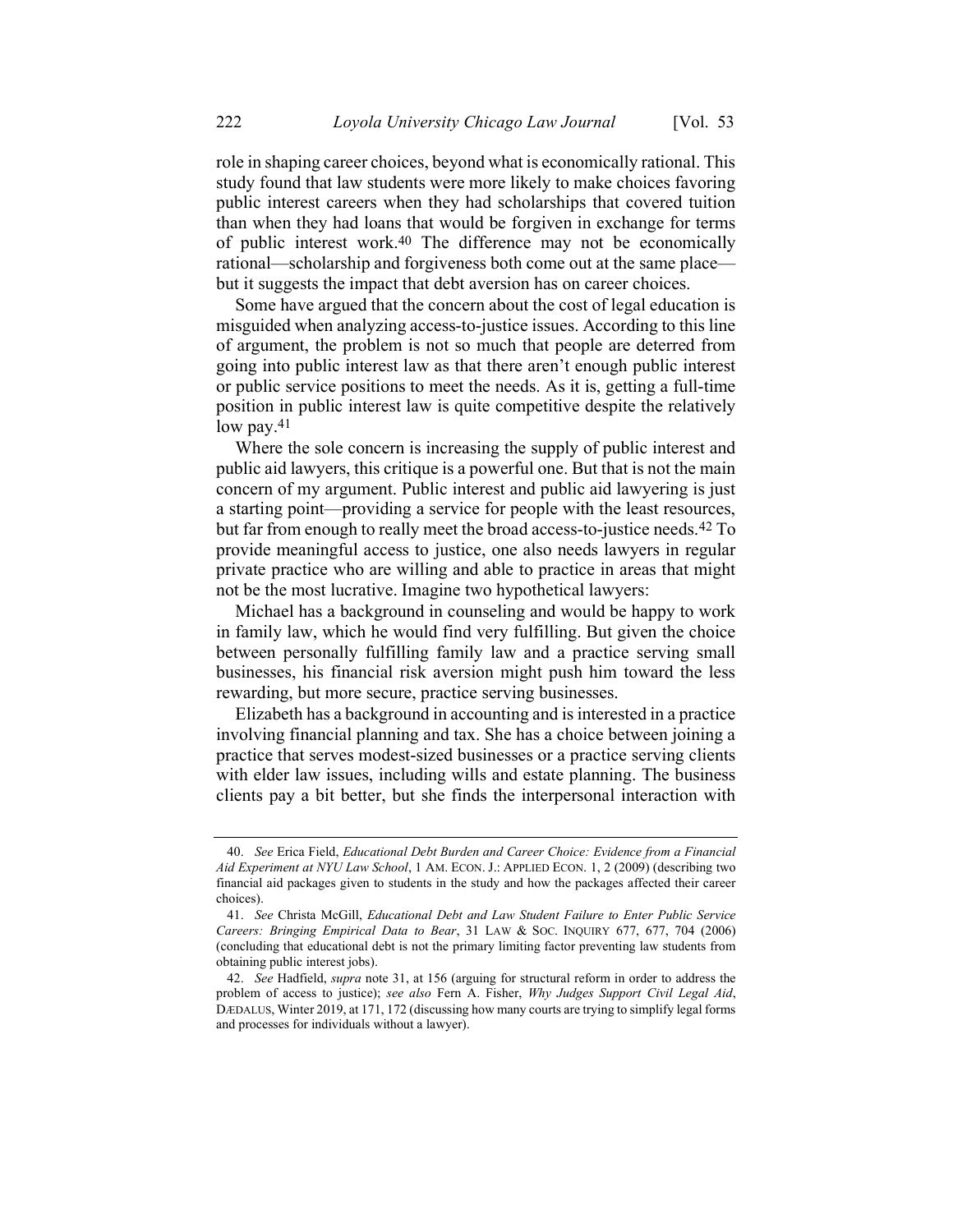elderly clients particularly fulfilling.

In either of these cases, one might imagine that debt burdens could push the lawyer to pick a career path that maximizes financial security rather than personal fulfillment. But pursuing personal fulfillment might in turn have led these lawyers to work in areas with greater needs for legal services. And it's worth noting that these are not practice areas where the lawyer would have to compete to get one of the handful of full-time, paid positions working as a legal aid-lawyer. Instead, the search for financial security and the pressure of debt could tip the balance in choosing between two different paths in private practice, one of which is more likely to aid (at least at the margin) groups that are underserved, the other less likely to do so.

The pressure on lawyers like Michael or Elizabeth is exacerbated because the practice areas they *might have* pursued don't bring them any of the breaks of pure public interest practice. Law school graduates who take traditional public interest jobs usually qualify for loan forgiveness programs. Not so for lawyers who go into private practice in sorely needed but relatively less lucrative fields like family law. These lawyers are left with their debt burdens because they are working for their own profit. It's one more burden that encourages them to maximize their earnings rather than pursue greater fulfillment at somewhat less pay.

#### C. Distance Education Could Help Lower the Costs, Increasing Supply and Distributing It More Evenly

Distance education could reduce the costs of legal education. That would increase the supply of lawyers and help meet the access-to-justice demand. Exactly how distance education lowers costs, and how big a difference distance education makes in accomplishing this end, depends on how far law schools (and regulators) are willing to go with reforms. We'll turn to this issue in Section D.

Reducing the costs of legal education would increase the availability and accessibility of law school while decreasing the debt burdens of graduates. Those graduates then would have less pressure to pursue only the highest-paid jobs, more flexibility to pursue fulfilling but less remunerative positions. With costs reduced, law school is more likely to look like a reasonable investment for more people. The net result will be more supply—a supply of lawyers who are willing and happy to offer legal services at lower costs. Whether this ends up facilitating more lawyers willing to take public interest jobs depends on funding for those jobs, which is another matter. But it can make it more likely that there will be more lawyers in private practice willing to serve populations that pay relatively less. On the whole, this would be a win for access to justice.

It's not as though there are no downsides. An obvious one is that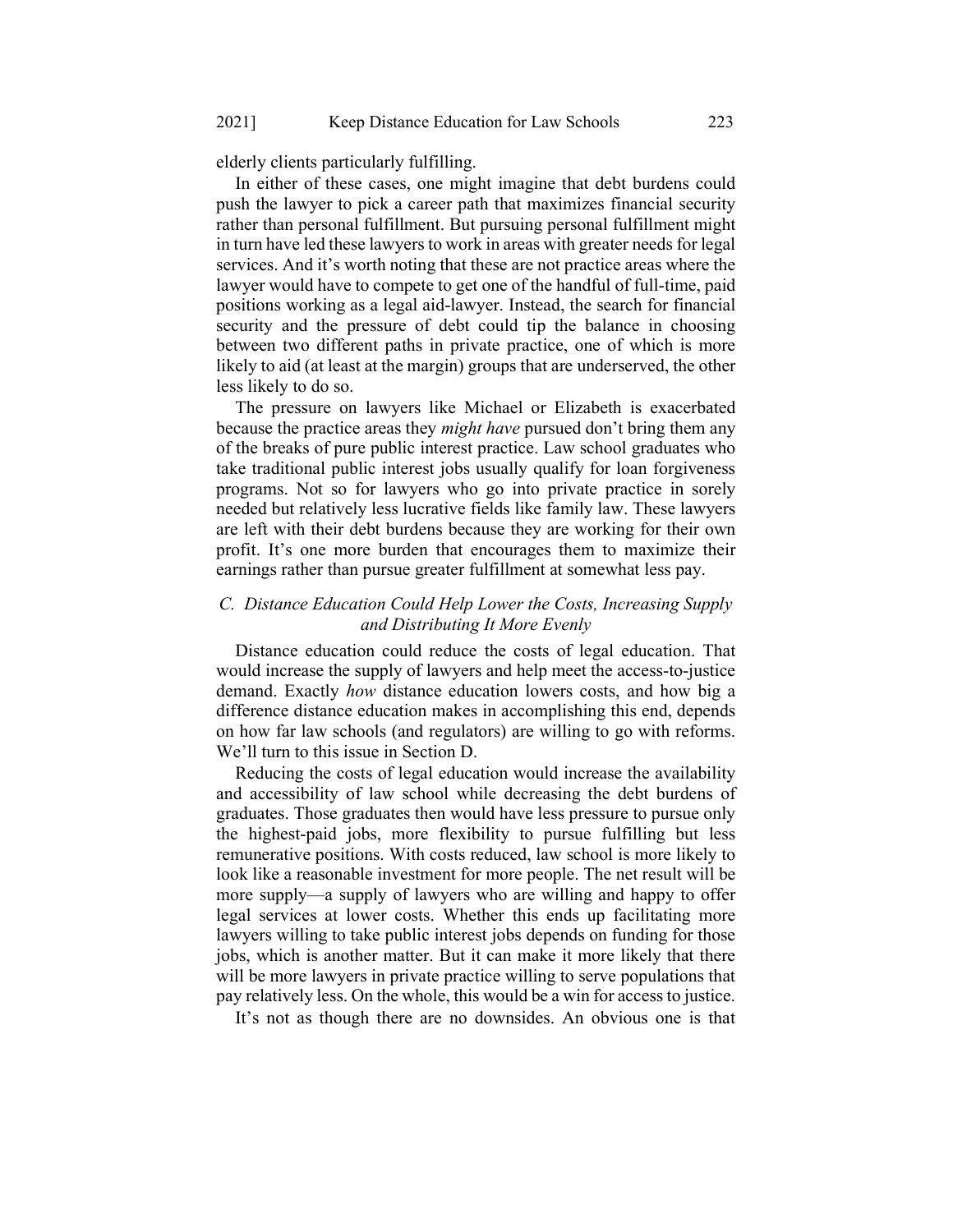America already has too many lawyers, according to some critics.<sup>43</sup> What that really means, and how to solve the problem if it is one, is beyond the scope of this paper.<sup>44</sup> The modest point about access to justice is that America has a lot of lawyers because America has a lot of law. (It might have too much law because of too many lawyers, but again, that's a complicated story about causation that is more than we can get into at present.) As long as it has a lot of law, the country needs a lot of lawyers. The problem right now is that it needs more of them who are willing and able to represent people who can't pay top dollar. That's something distance learning for lawyers can help accomplish.

Another downside is that more lawyers willing to take cases for less money puts pressure on the lawyers already serving the lower-price-point clients. One could imagine a number of situations with less-than-optimal outcomes from the perspectives of attorneys: maybe a new wave of lowcost lawyers will drive down prices and put the current generation of lawyers balanced precariously on the brink of financial ruin out of business. Or maybe a new wave of lower-cost lawyers overestimate demand for the services they can offer—perhaps because the demand for legal services is "lumpy"45 and, at some point, people who aren't used to going to a lawyer just won't get a lawyer, even if they could theoretically afford one. These are all plausible concerns. One might suspect the organized bar is likely to be especially sensitive to the possibility that cost-reducing reforms could lead to downstream pressures on practitioners to reduce what they charge. The history of the organized bar is one of economic self-protection.<sup>46</sup> The organized bar, not to put too

<sup>43.</sup> See, e.g., Eric Posner, The Real Problem with Law Schools, SLATE (Apr. 2, 2013, 2:50 PM), https://slate.com/news-and-politics/2013/04/the-real-problem-with-law-schools-too-manylawyers.html [https://perma.cc/SZT6-PG45] (discussing how some legal educators believe the legal market is at a breaking point with too many law graduates).

<sup>44.</sup> We do have far more lawyers than we can absorb in the existing professional structures, at costs that can be paid by persons who need those services. The unmet need for legal services is very large and growing. Program after program designed to fund legal aid for the poor has been cut or extinguished. Even in a profession that is as crowded as our own, there is always room for the very best, the dedicated and the least selfish. The house of the law is a house of many mansions, with rooms enough to accommodate each person who has the determination, the imagination and the skill to find the key.

Shirley M. Hufstedler, Is America Over-Lawyered?, 31 CLEV. ST. L. REV. 371, 382–83 (1982).

<sup>45.</sup> On lumpiness as an analytical category, see generally LEE ANNE FENNELL, SLICES AND LUMPS: DIVISION AND AGGREGATION IN LAW AND LIFE 2–4 (2019).

<sup>46.</sup> See, e.g., Hugh C. MacGill & R. Kent Newmyer, Legal Education and Legal Thought, 1790–1920, in 2 THE CAMBRIDGE HISTORY OF LAW IN AMERICA 64–65 (Michael Grossberg & Christopher Tomlins eds., 2008) (discussing how increases in state licensing requirements were sought to cut out the "undesirables" from the legal profession and help preserve the "dignity" and "stature" the bar desired); see also WILLIAM P. LAPIANA, LOGIC AND EXPERIENCE: THE ORIGIN OF MODERN AMERICAN LEGAL EDUCATION 86 (1994) (explaining how prominent nineteenth century lawyers believed increasing formal requirements for bar admission would prevent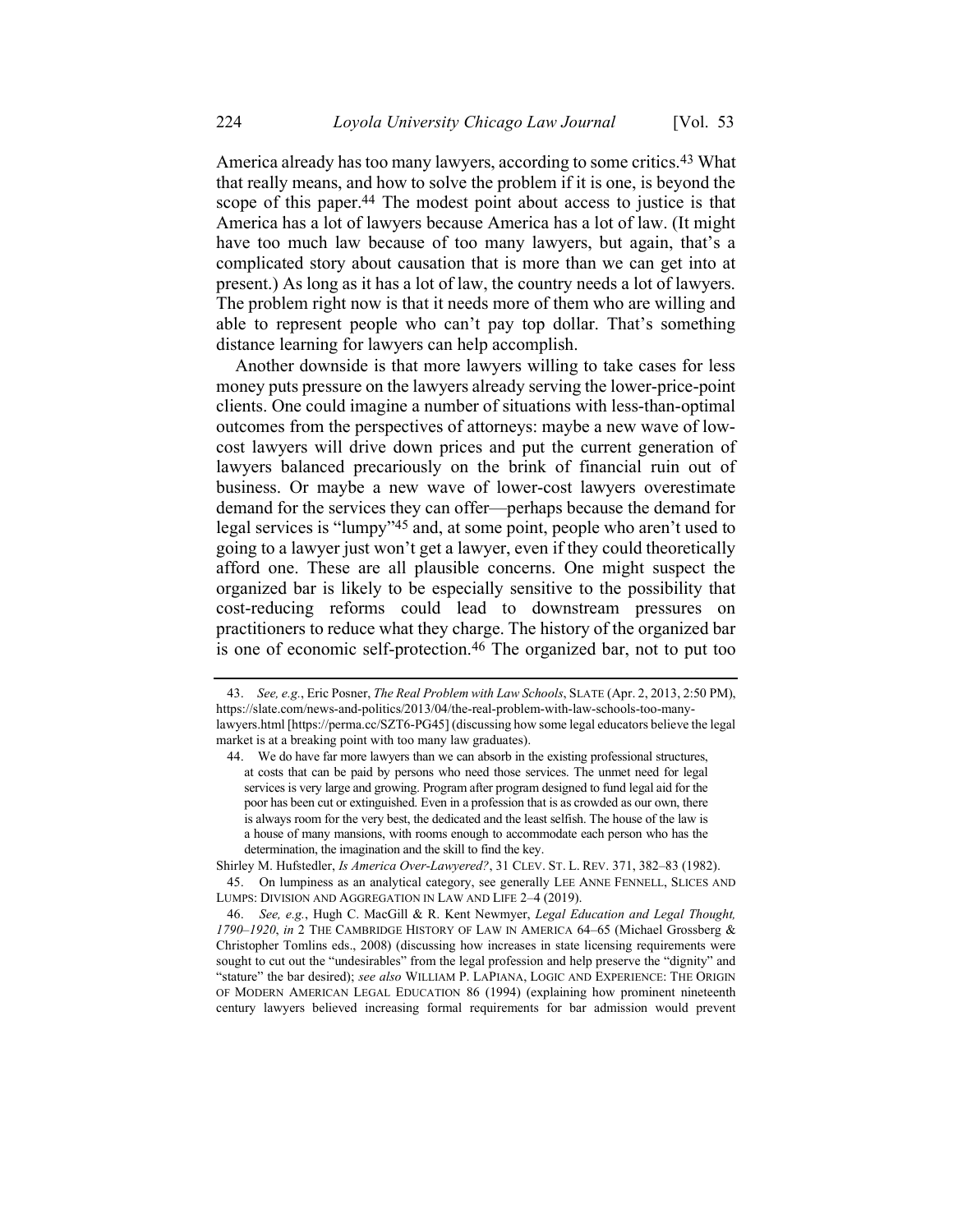fine a point on it, is a form of cartel.47 One might reasonably suspect that concern for self-protection will be the first instinct of many bar associations.

But if the goal is access to justice, reducing legal costs is the essence of the project.48 Right now there are a lot of people who can't afford legal services. Some can't afford to pay at all. Others would pay something for those services but not enough to get a lawyer at going rates. Pro bono services are part of the solution but there is no way it is going to be enough to meet the need. Legal aid is part of the solution, but it is far from enough. Affordable legal services have to be part of the solution. The problem is figuring out how to achieve this.

One idea is to extend the right to counsel. Criminal defendants have a right to counsel, and, in Gideon v. Wainwright (1963), the Supreme Court held this requires courts to appoint counsel for indigent defendants.<sup>49</sup> As everyone who watches police shows on TV knows, if you're taken into police custody and can't afford a lawyer, one will be provided.50 Some access-to-justice advocates argue there ought to be an equivalent right to counsel in at least select civil cases that impose great risks to parties' liberty interests (such as, for instance, some family law matters).<sup>51</sup>

overcrowding and the easy access to the profession from the lower classes); RICHARD L. ABEL, AMERICAN LAWYERS 44 (1989) (stating that concern about the multiplication of lawyers was an important stimulus for professional bar associations in the late nineteenth century); TERENCE C. HALLIDAY, BEYOND MONOPOLY: LAWYERS, STATE CRISES, AND PROFESSIONAL EMPOWERMENT 76 (1987) (noting that the organized bar started out as a small, noninclusive body of lawyers who desired exclusivity and rigorous admission procedures).

<sup>47.</sup> See Richard A. Posner, Theories of Economic Regulation, 5 BELL J. ECON. & MGMT. SCI. 335, 344 (1974) (stating that when the value of cartelization is greater, the demand for the industry's product is less elastic and new entry into the industry is slower); Frank H. Stephen, James H. Love, & Neil Rickman, Regulation of the Legal Profession, in ENCYCLOPEDIA OF LAW AND ECONOMICS 648 (2d ed. 2012) (discussing how professions with self-regulation are characterized as potentially having the effect of a cartel "by controlling entry to the market and setting an agreed price above the competitive price").

<sup>48.</sup> See Deborah L. Rhode, Too Much Law, Too Little Justice: Too Much Rhetoric, Too Little Reform, 11 GEO. J. LEGAL ETHICS 989, 1016 (1998) (contending that lower legal costs provide increased access for the elderly, immigrant, low-income, and juvenile clients who have substantial unmet legal needs); Neil M. Gorsuch, Access to Affordable Justice: A Challenge to the Bench, Bar, and Academy, JUDICATURE, Autumn 2016, at 46, 48 (arguing that reducing the cost or increasing the output of legal services will make access to justice more affordable).

<sup>49.</sup> See Gideon v. Wainwright, 372 U.S. 335, 334–35 (1963). The Sixth Amendment provides that criminal defendants have a right to counsel in federal prosecutions; Gideon was also about incorporation of this principle against the states.

<sup>50.</sup> See Miranda v. Arizona, 384 U.S. 436, 472–73 (1966). Miranda's right to counsel is an inference from the Fifth Amendment rather than the Sixth.

<sup>51.</sup> See, e.g., ABA Resolution on Civil Right to Counsel, 15 TEMP. POL. & C.R. L. REV. 507, 521–22 (2006) (arguing that there are some interests so fundamental as to require governments to supply attorneys to persons who cannot otherwise obtain counsel); Debra Gardner, Justice Delayed Is, Once Again, Justice Denied: The Overdue Right to Counsel in Civil Cases, 37 UNIV. BALT. L.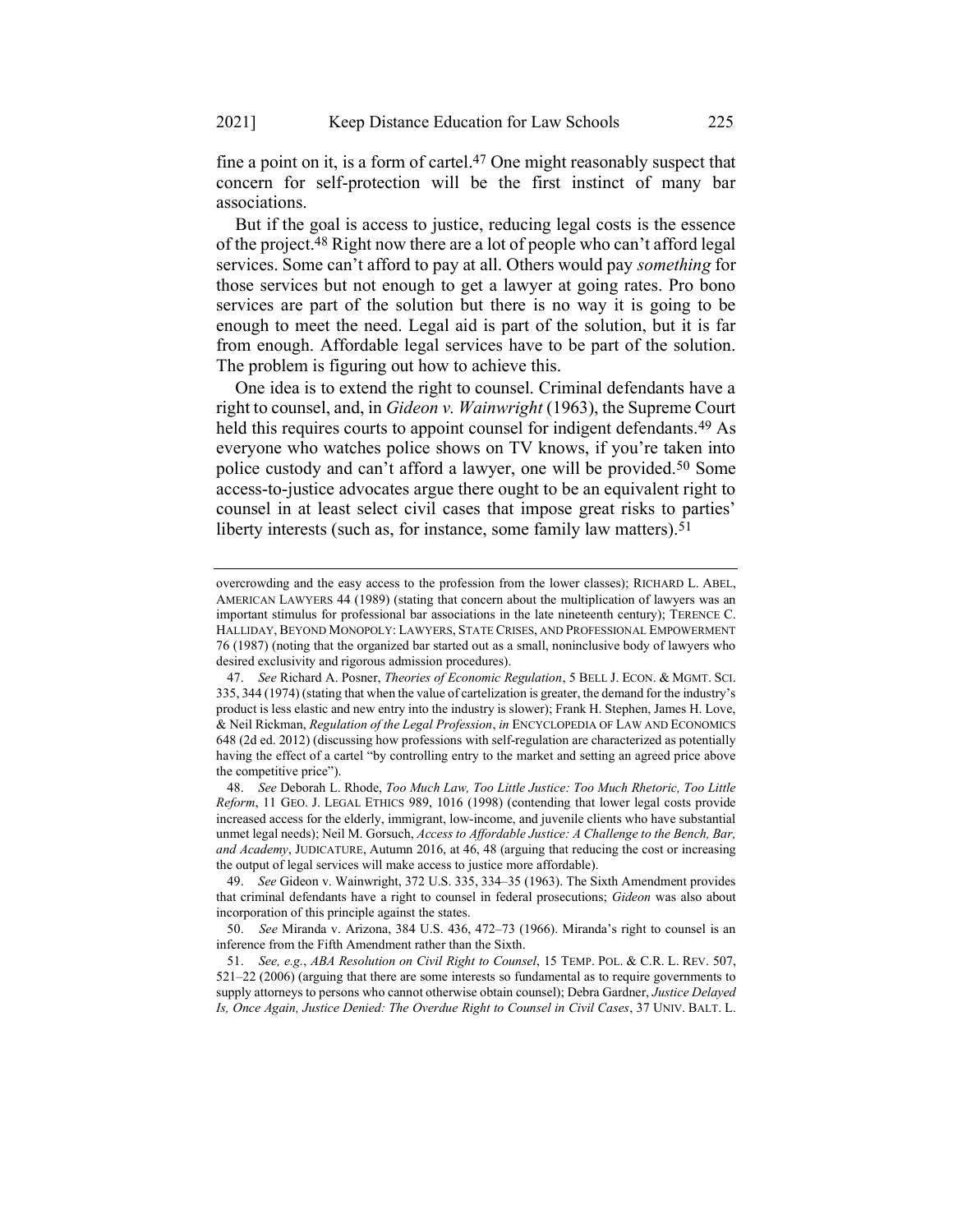A handful of creative approaches to this problem are already underway. Several states have launched promising programs or modified rules to facilitate nonlawyers providing certain (carefully delimited) legal services that had previously been limited to lawyers. The State of Washington was a pioneer in this, changing its practice rules in 2012 to allow nonlawyers who meet training and certification requirements to provide assistance with filling out forms and providing clients with some basic guidance on navigating the legal system.52 More recently, Arizona and Utah launched programs to allow nonlawyer legal "paraprofessionals" to provide basic legal services in carefully delimited areas.53 Legal profession scholars have argued for more initiatives that innovate in the laws regulating the provision of legal services.54

Another set of proposals from scholars is to change the adversarial, lawyer-driven approach in particular areas of law.55 Maybe American society should have fewer adversarial legal proceedings that most require lawyers. This, of course, would be a major reform and would require

REV. 59, 69–70 (2007) (stating that child custody disputes are among the most basic human needs to which a civil right to counsel should be afforded). For a critique of this view, see Rebecca Aviel, Why Civil Gideon Won't Fix Family Law, 122 YALE L.J. 2106, 2114–19 (2013), theorizing that family law matters are better suited for less adversarial and less technical forms of dispute resolution than utilizing attorneys.

<sup>52.</sup> See, e.g., WASH. STATE CT. RULES: ADMISSION & PRAC. R. 28 (2019) https://www.courts.wa.gov/court\_rules/pdf/APR/GA\_APR\_28\_00\_00.pdf

<sup>[</sup>https://perma.cc/LKF7-HZK6] (describing the legal assistance limited license legal technicians (LLLTs) can provide in Washington); see also Stephen R. Crossland & Paula C. Littlewood, The Washington State Limited License Legal Technician Program: Enhancing Access to Justice and Ensuring the Integrity of the Legal Profession, 65 S.C. L. REV. 611, 611–12 (2014) (stating that limited license legal technicians in Washington, operating within stringent licensing requirements, can give legal advice within a defined scope of authority); Jack P. Sahl, Cracks in the Profession's Monopoly Armor, 82 FORDHAM L. REV. 2635, 2662 (2014) ("Washington's LLLT rule promotes competition from . . . nonlawyer technicians . . . who are outside the bar.").

<sup>53.</sup> Sara Merken, Arizona Clears Way for Non-Attorney Law Firm Co-ownership in Bid to oost decess. REUTERS LEGAL (Aug. 28. 2020). Boost Access, REUTERS LEGAL (Aug. 28, 2020), https://today.westlaw.com/Document/I7a5f76a0e97a11eaa288d206be067cde/View/FullText.html ?transitionType=Default&contextData=(sc.Default)&VR=3.0&RS=cblt1.0

<sup>[</sup>https://perma.cc/L94M-7YRF] (noting that Arizona's recent changes allow nonlawyers to provide limited legal services to clients, filling an access-to-justice gap); To Tackle the Unmet Legal Needs Crisis, Utah Supreme Court Unanimously Endorses a Pilot Program to Assess Changes to the Governance of the Practice of Law, UTAH COURTS (Aug. 13, 2020), http://www.utcourts.gov/utc/news/2020/08/13/to-tackle-the-unmet-legal-needs-crisis-utah-

supreme-court-unanimously-endorses-a-pilot-program-to-assess-changes-to-the-governance-of-

the-practice-of-law/ [https://perma.cc/HG5D-WY66] (describing how the Utah Supreme Court's pilot program to allow nonlawyers to practice in some contexts).

<sup>54.</sup> See, e.g., Andrew M. Perlman, Towards the Law of Legal Services, 37 CARDOZO L. REV. 49, 51–52 (2015) (contending there should be more regulatory innovation authorizing more people to deliver legal assistance without a traditional law license).

<sup>55.</sup> See, e.g., Aviel, *supra* note 51, at 2013 (arguing that although lawyers are necessary to provide guidance and advice in family law-type cases, attorneys should shift their focus to a swift, collaborative dissolution rather than an adversarial one).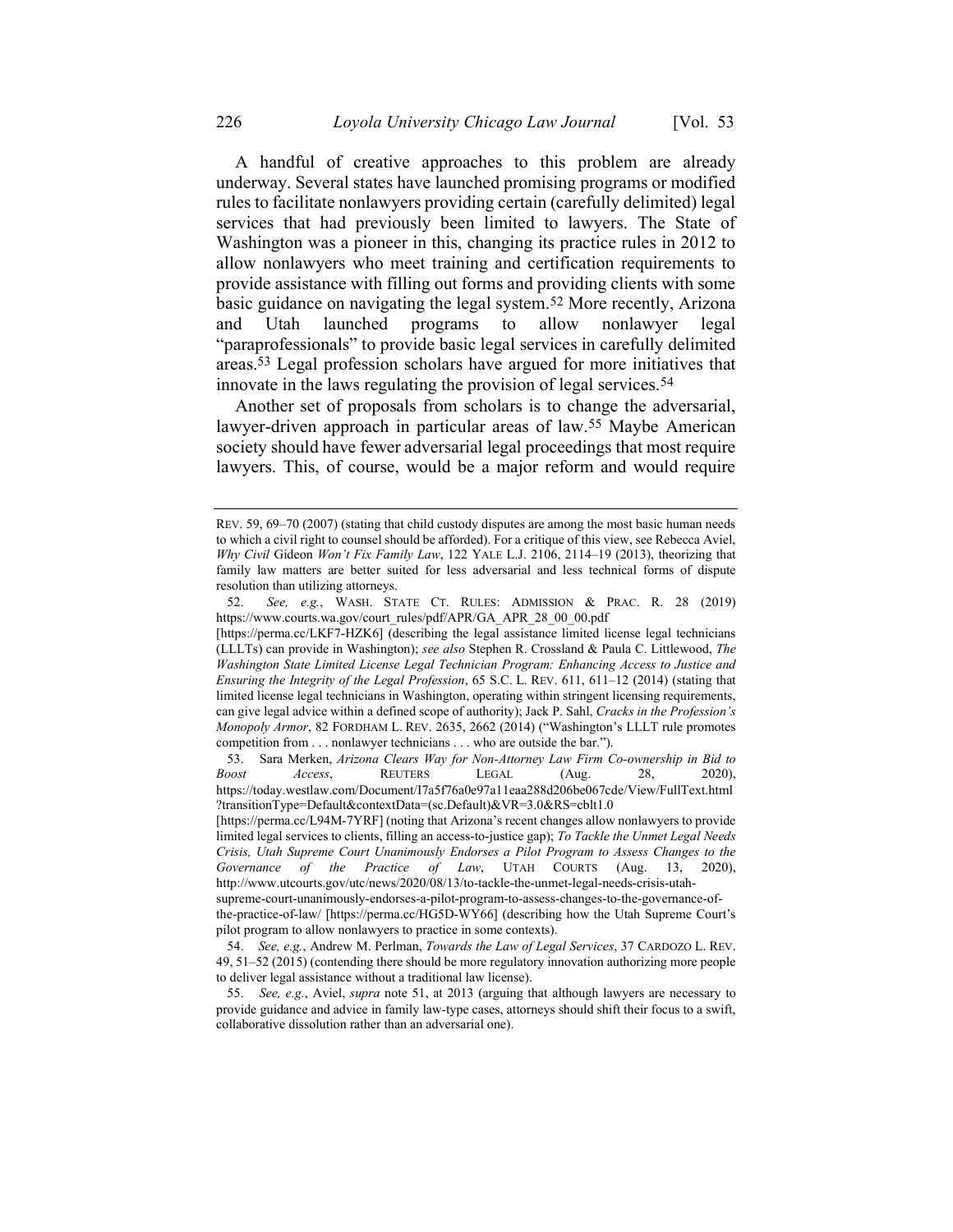significant changes to areas under consideration—for instance, family law courts.

The suggestion in this article is a more modest one: that distance education should take a place alongside other approaches for reducing costs of legal services.56 (This can coexist with any number of other reform proposals.) The assumption is that there are people who would go to law school and pursue a fulfilling career providing affordable legal services, but who are deterred from doing so by the fact that they would have to go deeply into debt. Distance learning could help reduce that cost.

#### D. How Distance Education Can Reduce Costs

The extent to which distance learning reduces the cost of legal education depends on exactly how it is used and how radical the law school and the regulators wish to be about reform.

#### 1. Simply Offer Courses Online

The simplest version is that the more semesters one could do distance education, the more flexibility students have in selecting their living situations. A law student from Alaska could live at home rather than rent an apartment in a far-away city. If the entire degree could be done via distance education, there would be no need to relocate at all. A law student with an affordable home in a relatively rural area would be spared the expense of moving to a more expensive college town. "[D]istance learning can provide flexibility not available in conventional 'bricks and mortar' education. For example, second career students may have substantial family, work, and other commitments that make it difficult to devote three (or more) years to a residential education program."57 Simply by offering a distance education option, schools would allow students to save on the cost of living while in law school, as well as time, effort, and expense from moving.

#### 2. Offer Distance Education Courses at a Discount

A more radical move would be for law schools to offer distance education courses at a discount. It could be more or less substantial depending on how the school makes this work.

Does distance education save the law school any money—savings that could then be passed along to students? Maybe not if one just imagines distance education students taking the places of on-campus students. For various reasons, law schools may decide to keep class sizes identical and

See, e.g., Steven C. Bennett, Distance Learning in Law, 38 SETON HALL LEGIS. J. 1, 6 (2014) (asserting several ways that distance learning could lower the cost of legal education).

<sup>57.</sup> Id. (discussing the benefits of distance learning to students).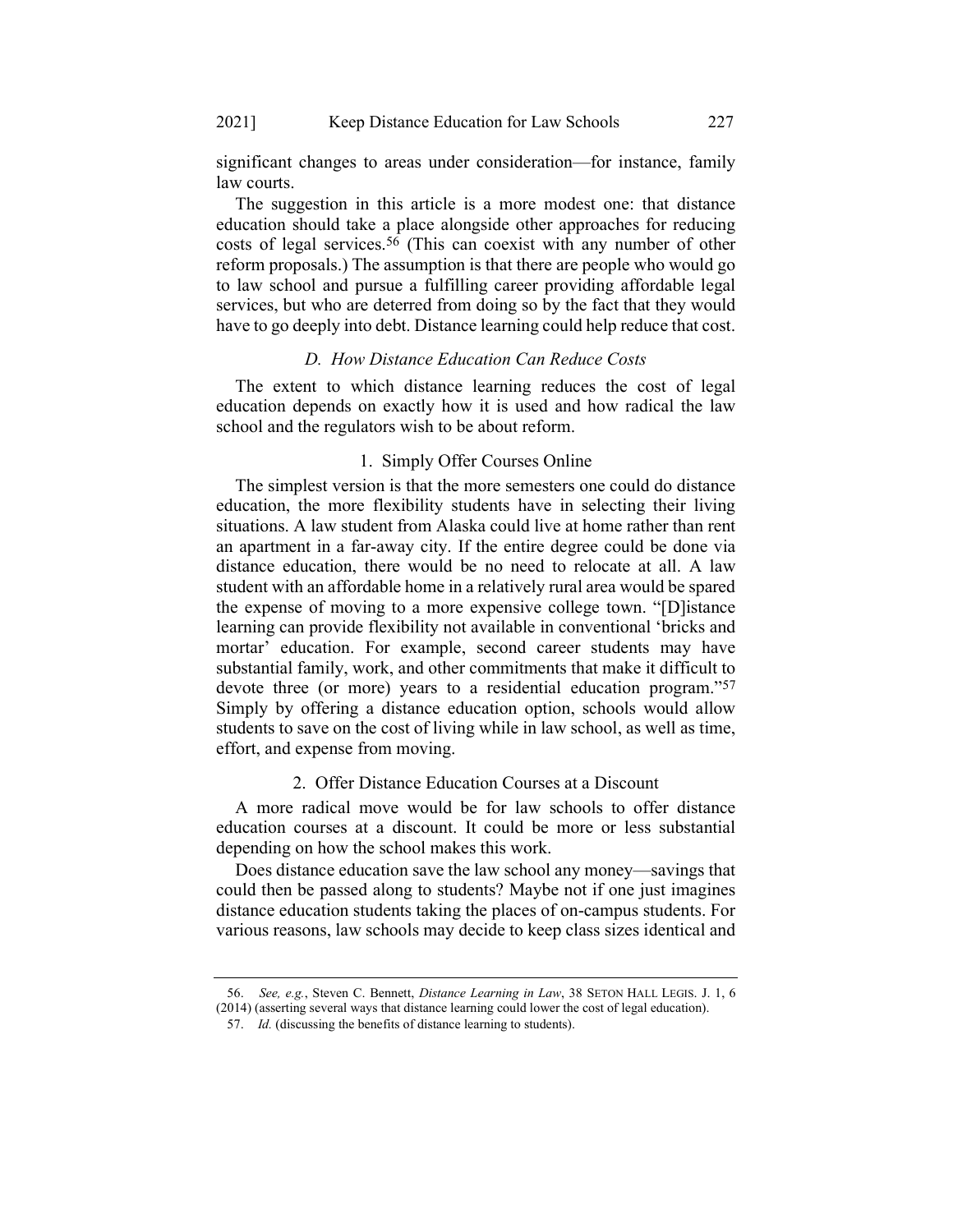just swap out a certain number of in-person students for distance education students. (For instance, this maintains a law school's selectivity for purpose of the U.S. News rankings that are the bane of every dean's existence.) Maybe there would be one section of the first-year class that is entirely distance education.

Having fewer people physically on campus could lead to some marginal reductions in cost: less wear and tear on the building, for instance. But buildings are sunk costs—so savings will be modest at best, maybe even invisible.

Meanwhile, doing distance education well no longer requires a lot of fancy technological tools. It can be done via the laptop computers that every law student and professor use anyway. The instructor can improve the experience with modest investments in an external camera, microphone, and light. Most already have a supply of these on hand after a year of off-and-on distance education. It has long been thought that there would be substantial entry costs in terms of technology and equipment to do distance education well.58 But that should not be a concern anymore.

Suppose, though, that the distance education students allow the school to take in a few more students than it would have done otherwise. Maybe the school makes the distance learning component a part-time program so that students admitted there won't count toward the U.S. News statistics, eliminating one concern that so often shapes admissions decisions. Distance education then allows the school to expand its parttime program. But it can do so without expanding its facilities. Now cost savings for the school could be substantial.

Again, there's a potential downside: one might worry that economies of scale will lead to a decreasing quality of education. There is also a risk of overproduction of lawyers, leading to an across-the-board increase in competition for legal jobs and on-average worse employment outcomes. But the supply-demand problem is a fundamental one for efforts to increase legal services. Again, the goal here is to figure out how to increase supply but at lower cost. There is a need that currently goes unmet because it is priced out of the market. The legal field is roughly analogous to the automotive industry before the Model T.59

<sup>58.</sup> See, e.g., Katie Ash, Experts Debate Cost Savings of Virtual Ed., EDUC. WEEK (Mar. 16, 2009), https://www.edweek.org/policy-politics/experts-debate-cost-savings-of-virtual-ed/2009/03 [https://perma.cc/D22J-8R96] (noting various factors affecting the cost of entry to distance learning). When analyzing the extent of the entry costs for virtual education, factors such as what curriculum is used, whether it is a full- or part-time program, the location, and how many students need to be served, should be considered. Id.

<sup>59.</sup> The Model T was the first mass-produced automobile, bringing the cost of a car within the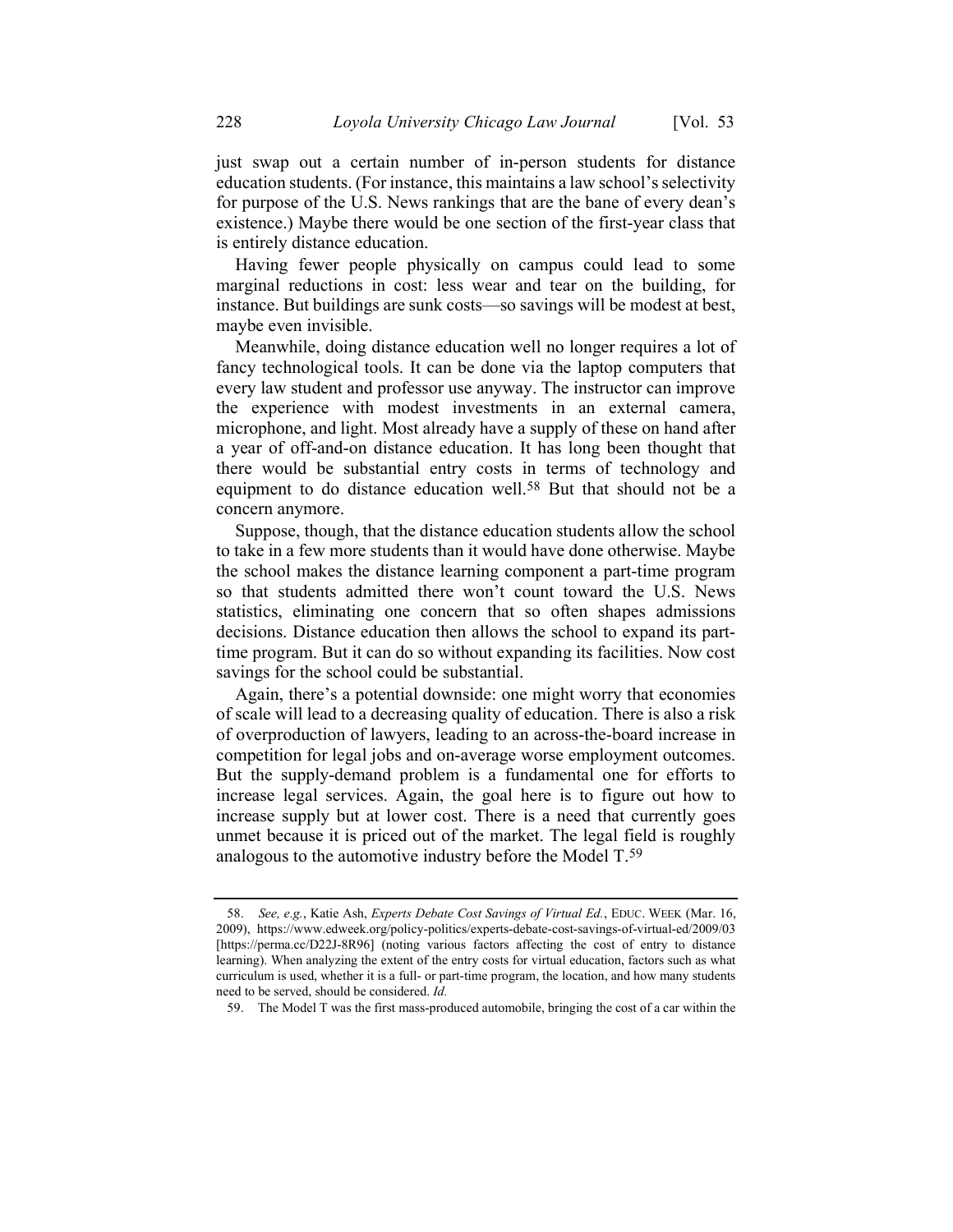## 3. Distance Education Coupled with Other Changes in Regulations and Accreditation Standards

Suppose a school could offer distance education alone, and regulatory and accreditation standards took into account the fact that the distance education students won't be using a school's physical library.60 (Alas, physical library materials aren't used much by law students at any school these days.) What if the school could offer law classes taught by either full- or part-time faculty but without any need for more physical facilities than a handful of administrative offices? Costs could be dramatically reduced.

It is not hypothetical. California allows unaccredited law schools to offer distance education courses without the physical facilities (especially library) expenses required by ABA accreditation. Concord Law School's annual tuition is under \$14,000 for the four-year, part-time online program.61 Tuition at Oak Brook College of Law is an incredibly low \$6,000 per year (also for a four-year program).62 These bargain rates are possible because of the minimal overhead at both schools. It would probably be ideal to have *more* infrastructure than these schools have; for instance, a school like these could plausibly increase tuition to develop a more robust and innovative career services team. This investment would pay off for students. And even with a little more tuition expense, the school could still be a bargain. These California schools have a unique set of regulations and limitations, above all the inability of their graduates to take the bar exam in most other states (which generally require ABA accreditation). If ABA standards changed so that these schools could get accreditation, the value of the degree would of course only go up.

#### III. WHAT THE REGULATORS OF LEGAL EDUCATION CAN DO

Up to this point, this paper has argued that there is an access-to-justice problem, that the high cost of legal education makes legal services more difficult to obtain, and that distance education is one way to lower costs. If this is right, then the regulators of legal education should take steps to

reach of middle-class Americans. See, e.g., RUDI VOLTI, CARS AND CULTURE: THE LIFE STORY OF A TECHNOLOGY 22–28 (2004) (recounting how the mass production of cars revolutionized the industry).

<sup>60.</sup> For criticisms of the expensive law library requirements imposed by the ABA, see Gorsuch, supra note 48, at 53.

<sup>61.</sup> Tuition is listed at \$13,500 for the first two years, then as averaging \$12,420 for the remaining two years. Law School Tuition, CONCORD L. SCH., https://www.concordlawschool.edu/tuition/ [https://perma.cc/YT2P-UKZJ] (last visited June 29, 2021).

<sup>62.</sup> Tuition for the Juris Doctor Program is currently \$6,000 per academic year, absent fees and other costs. Juris Doctor Program, OAK BROOK COLL. OF L., https://www.obcl.edu/juris-doctor/ [https://perma.cc/S3AK-8BKV] (last visited June 29, 2021).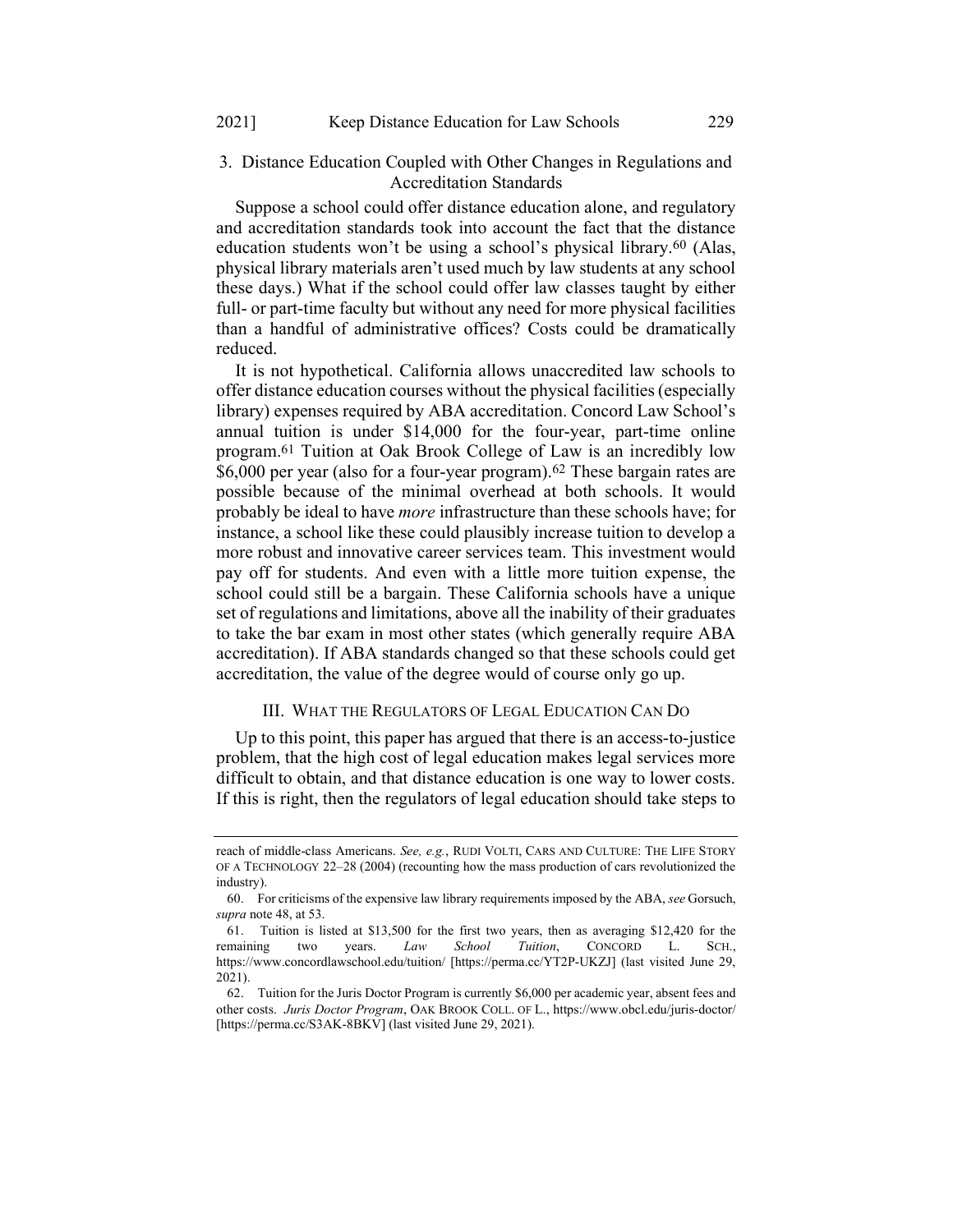ensure distance education remains a long-term option for law schools.

## A. The Easy Steps

The ABA can start by clarifying its position on distance education. Rather than just deleting the section on distance education, it should reenact a provision that makes explicit that interactive distance education will count interchangeably with in-person instruction.

New York should similarly change its rules, which independently limit eligibility to take the state bar exam among law students who have received distance education. The New York Bar has already issued waivers of the distance-learning limitation during the pandemic.<sup>63</sup> This is the time to discard the unnecessary rule that prompted the waivers in the first place.

#### B. More Creative (and Radical) Possibilities

Those are the easy steps. The regulators could certainly consider more radical steps, too. For instance, the ABA could modify its library requirements. Few law students and fewer lawyers use physical library resources for standard legal research. This is simply the practical reality of legal research today (even if, for both aesthetic and intellectual reasons, some of us think that the decline of libraries is tragic).

Still more radical steps could be taken by a state bar, getting ahead of the ABA in liberalizing the treatment of distance education. Take, for instance, California's willingness to license unaccredited law schools offering distance education options. There are all sorts of fascinating nuances to the California regulatory scheme. The unaccredited schools only have to require a minimum number of undergraduate credits as a prerequisite to admission, making it possible for students to graduate from law school without an undergraduate degree. There's a debate about whether law ought to be a graduate degree at all.<sup>64</sup> California imposes an exam at the end of the first year of legal education (the "First-Year Law Students' Examination," nicknamed the "baby bar exam") to compensate for the lax entry requirements to legal education.65 (The failure rate is

<sup>63.</sup> Press Release, State of New York, Court of Appeals, Academic and Bar Dispensations (June 4, 2020), https://www.nycourts.gov/ctapps/news/PressRel/BarExamLegalEdUpdate.pdf [https://perma.cc/5NSP-68TN]. For J.D. students enrolled in an ABA-accredited law school in New York during the Fall 2020 semester whose courses were converted to distance learning, those courses were not counted toward the 15-credit hour limitation on distance education courses. Id.

<sup>64.</sup> See, e.g., John O. McGinnis & Russell D. Mangas, An Undergraduate Option for Legal Education, 38 INT'L REV. L. & ECON. 117, 118–119 (2014) (arguing that states should license individuals to practice law after a four-year undergraduate degree).

<sup>65.</sup> See CAL. BUS. & PROF. CODE § 6060(h) (West 2021) (laying out that law students attending unaccredited schools, studying through the Law Office Study Program, or attending school without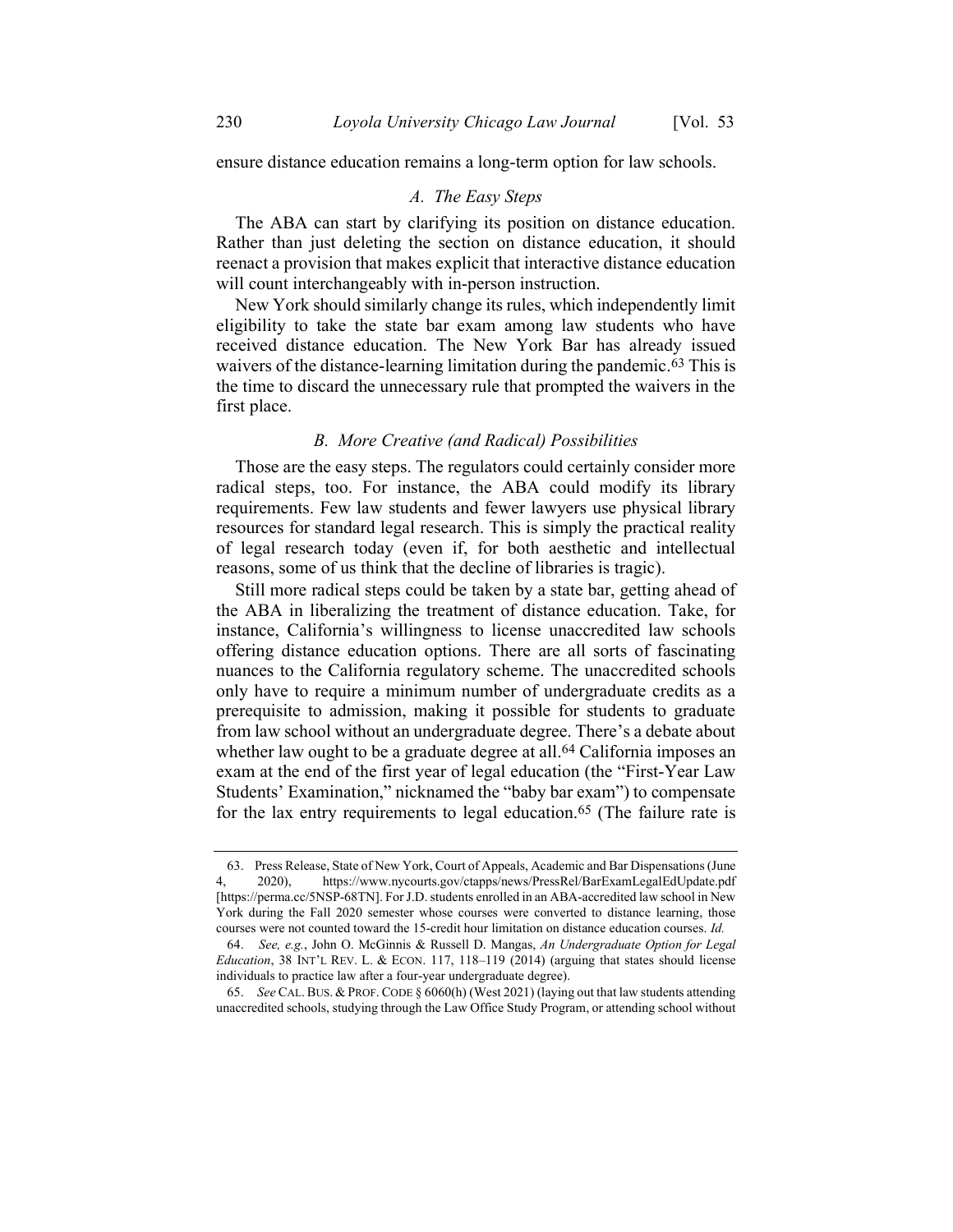notoriously high.66) The California system could be critiqued for all kinds of reasons. But it is one way of putting additional options on the table.

The California approach is only feasible for a very large state bar willing to tackle larger regulatory issues than most. Suppose a state (understandably) doesn't want to get into this morass but wants to expand opportunities for prospective law students. A state bar could permit students who received distance education to take the state bar if they have passed the bar in any other state. This allows any state to take advantage of existing distance education options, so long as one other state (like California) allows the distance-learning-educated to take its bar exam.

#### **CONCLUSION**

Law schools are rightly celebrating the opportunity to go back to inperson classes this fall. All other things being equal, there is nothing like in-person education for the best and most immersive school experience. But all other things are not equal. So even as schools gear up to return to the classroom, they should be able to continue to develop distance education options, building on what they learned about distance education during the pandemic. Regulators of legal education should take this into account.

The goal of this paper is not to flesh out more radical possibilities for redesigning legal education, creating the ideal-world version of distancebased legal education, nor to establish which aspects of particular distance-learning experiments (such as California's) have and have not worked. The goal is simply to make the case that distance learning ought to be an option, for the underappreciated reason that it could ultimately

two years of undergraduate work must take the exam after completion of their first year of legal study); see also CAL. STATE BAR R. 4.204(D) (2007) https://www.calbar.ca.gov/Portals/0/documents/rules/Rules\_Title4\_Div3-UnAcc-Law-Sch.pdf [https://perma.cc/65UC-598B] (defining the "First-Year Law Students' Examination"); First-Year Law Students' Examination, CAL. STATE BAR, http://www.calbar.ca.gov/Admissions/Examinations/First-Year-Law-Students-Examination [https://perma.cc/DWM8-LLPR] (last visited June 15, 2021) (noting that applicants who are required to pass the "baby bar" in California will not receive credit for any law study until the applicant passes the exam).

<sup>66.</sup> This was made famous most recently by Kim Kardashian's failure to pass the exam. Lisa Respers France, Kim Kardashian Says She Failed the "Baby Bar" Exam, CNN (May 26, 2021, 1:19 PM), https://www.cnn.com/2021/05/26/entertainment/kim-kardashian-law-examfailed/index.html [https://perma.cc/AB7J-FSDK]. "This one actually is harder, I hear, than the official bar," Kardashian said. Id. She conflates the failure rate with the difficulty of the exam. Derek T. Muller, California's "Baby Bar" Is Not Harder Than the Main Bar Exam, EXCESS OF DEMOCRACY (May 28, 2021), https://excessofdemocracy.com/blog/2021/5/californias-baby-baris-not-harder-than-the-main-bar-exam [https://perma.cc/J8TS-3PN6] (noting that although raw passage statistics appear to show the "baby bar" is tougher than the official bar, the passage rates of the official bar from students graduating from unaccredited versus accredited law schools differs dramatically).